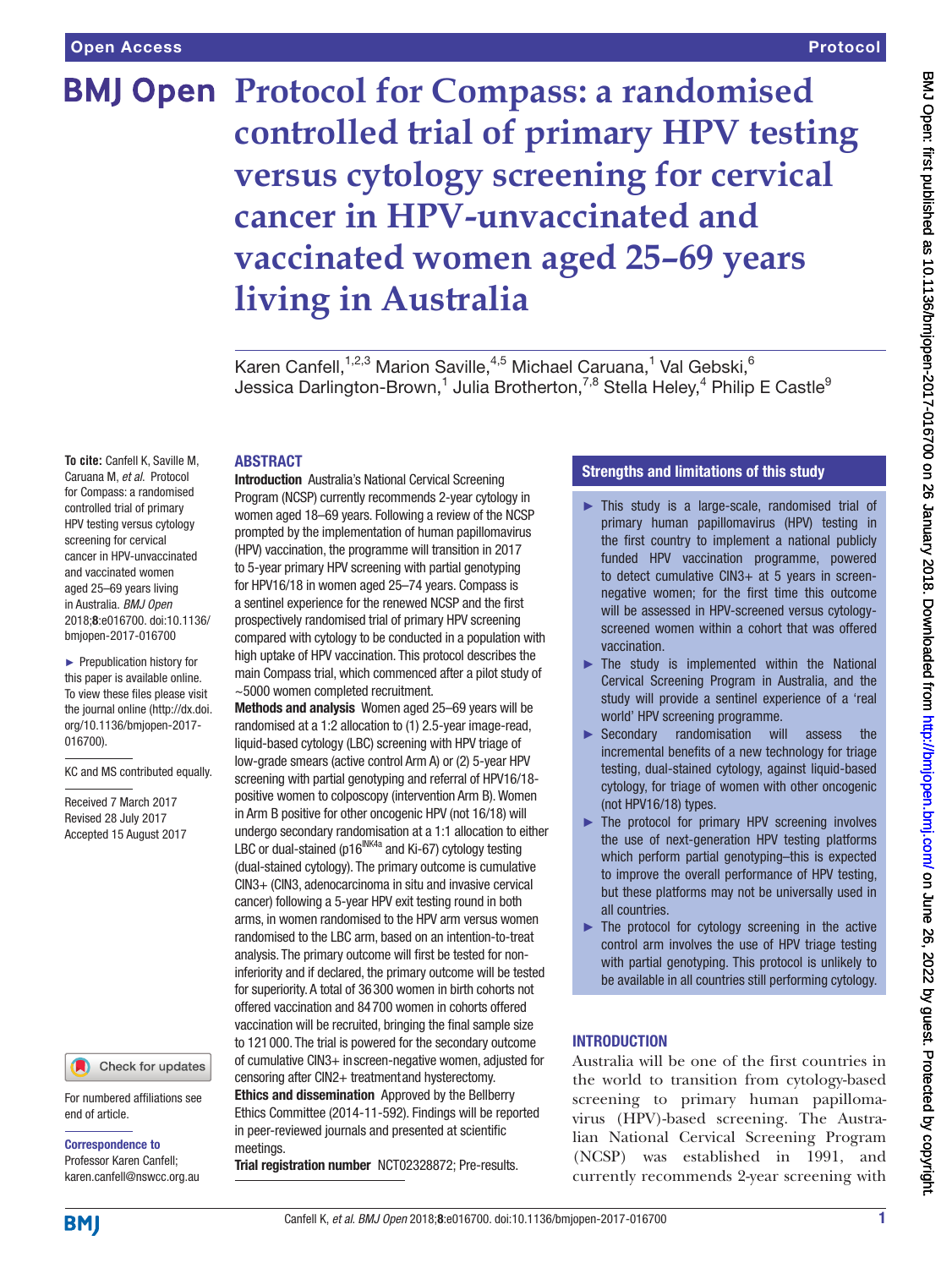conventional cytology in ever sexually active women aged 18/20–69 years; it achieves participation rates of 58% and 83% over 2 and 5-year periods.<sup>[1](#page-11-0)</sup> The implementation of the National HPV Vaccination Program in April 2007, however, prompted a review of the NCSP.

HPV vaccination in Australia is publicly funded and includes school-based vaccination of females and males aged 12–13 years with the quadrivalent HPV16/18/6/11 vaccine (CSL, Melbourne, Australia). Community-based catch-up vaccination in females up to 26 years was also implemented to the end of 2009. Australia's vaccination programme has a high level of three-dose coverage reported (approximately 73% in initial cohorts of 12–13year-old girls and ~30%–50% in the older catch-up cohorts who were aged  $20-26$  years in  $2007$ ).<sup>[2–4](#page-11-1)</sup> A number of studies have now documented the effects of the vaccination programme in substantially reducing vaccine-included type-specific infections, anogenital warts and high-grade cervical abnormalities in young women in Australia.<sup>5-7</sup>

In the postvaccination era, population-based cervical screening is still necessary; cohorts vaccinated with first generation HPV vaccines have only partial protection against cervical cancer because these vaccines target only HPV16/18. In addition, women vaccinated after exposure to HPV16 or 18 are still at risk for HPV16 and HPV18-related cervical cancer as vaccination does not alter the clearance of pre-existing HPV infections.<sup>8</sup> However, as the vaccination status of the population targeted for screening varies over time and more vaccinated cohorts reach screening age, the reduction in prevalence of cervical lesions has potential to adversely impact the test performance characteristics of cytology screening,<sup>[9](#page-11-4)</sup> which has been tailored to detect the cytological manifestations of HPV infections.

Primary HPV testing has been reviewed and endorsed as a primary screening method by the International Agency for Research on Cancer.<sup>[10](#page-11-5)</sup> Results from international randomised controlled trials have shown that compared with cytology, primary HPV testing has an increased sensitivity for high-grade precancerous disease (cervical intraepithelial neoplasia grade 2 or more severe diagnoses; CIN2+) which, in an initial round of screening, results in increased detection of high-grade abnormalities.<sup>11-13</sup> Consequently, in follow-up screening rounds, reduced rates of cervical intraepithelial neoplasia grade 3 (CIN3, adenomacarcinoma in situ [AIS]), or invasive cervical cancer (CIN3+) have been observed. A major meta-analysis of data from four large European trials, involving pooled data on 276000 women, found that as follow-up increased beyond 2–3 years, HPV testing resulted in up to 60% increased protection against invasive cervical cancer, compared with cytology-based screening.<sup>14</sup> Observational studies also provide evidence of lower rates of CIN3+ inHPV-negative compared with cytology-negative women over time. For example, an analysis of pooled data in the Joint European Cohort Study found that the cumulative rate of CIN3+ inHPV-negative

women at 6 years after HPV testing was 0.27% (95% CI 0.12% to 0.45%) compared with the rate at 3 years for women who were cytology negative at baseline, which was  $0.51\%$  (95% CI 0.23 to 0.77).<sup>15</sup>

A number of clinical HPV tests have been developed. The first tranche of international randomised controlled trials used either Hybrid Capture 2 (QIAGEN NV, Netherlands) or consensus PCR based on GP5+/6+ primers, to test for any of a pool of 13 oncogenic HPV types at a clinically relevant analytical threshold.<sup>15</sup> Subsequently, alternative HPV testing platforms emerged which are able to perform partial genotyping, that is, to stratify outputs for HPV-positive samples with respect to whether separate outputs are provided for the highest risk HPV types (HPV16/18 and/or other types). Of these alternative platforms, the cobas 4800 system was used in a major study of HPV screening in the USA  $(ATHENA)^{16}$  $(ATHENA)^{16}$  $(ATHENA)^{16}$  and findings from this study underpinned its approval by the US Food and Drug Administration in 2014 for primary screening in women aged over 25 years.

Various options have been proposed for the management of oncogenic HPV-positive women in the context of primary HPV screening. These include cytology triage, partial genotyping with direct referral of women who test positive for HPV16/18 to colposcopy, and use of dual staining (DS) of liquid-based cytology (LBC) preparations for molecular markers  $p16^{INKA}$  (p16) and Ki-67 for triaging women in whom oncogenic HPV is detected[.17–19](#page-11-10) Partial genotyping, potentially in conjunction with the other approaches, appears to be a highly promising strategy for high-volume clinical testing with further risk stratification through the detection of HPV16 and HPV18, allowing the differential (more aggressive) management of women infected with the HPV types most often found in cervical cancer.<sup>20</sup>

In an HPV16/18-vaccinated population, as in Australia, the prevalence of infections and related CIN2+ lesions is reduced in young women, and thus HPV screening generally, and partial genotyping strategies in particular, become more practical than was the case in unvaccinated populations. In Australia, screening is currently conducted starting at 18–20 years with cervical cytology and thus HPV screening involves starting at an older age than currently. In Australia, all women in the age group 25–34 years have been offered vaccination and thus infections in women <30 years are less prevalent than in the prevaccination era.

The implementation of prophylactic HPV vaccination in Australia, combined with mounting evidence of the increased protection provided by primary HPV screening in comparison to cytology-based screening, prompted a major review of the NCSP in 2011–2014, known as 'Renewal'. As part of the renewal process, the Australian Medical Services Advisory Committee (MSAC) commissioned a systematic review of the literature and effectiveness and economic modelling of 132 potential screening strategies, including cytology-based and HPV test-based strategies.<sup>[21 22](#page-12-0)</sup> Based on the findings of the review, in April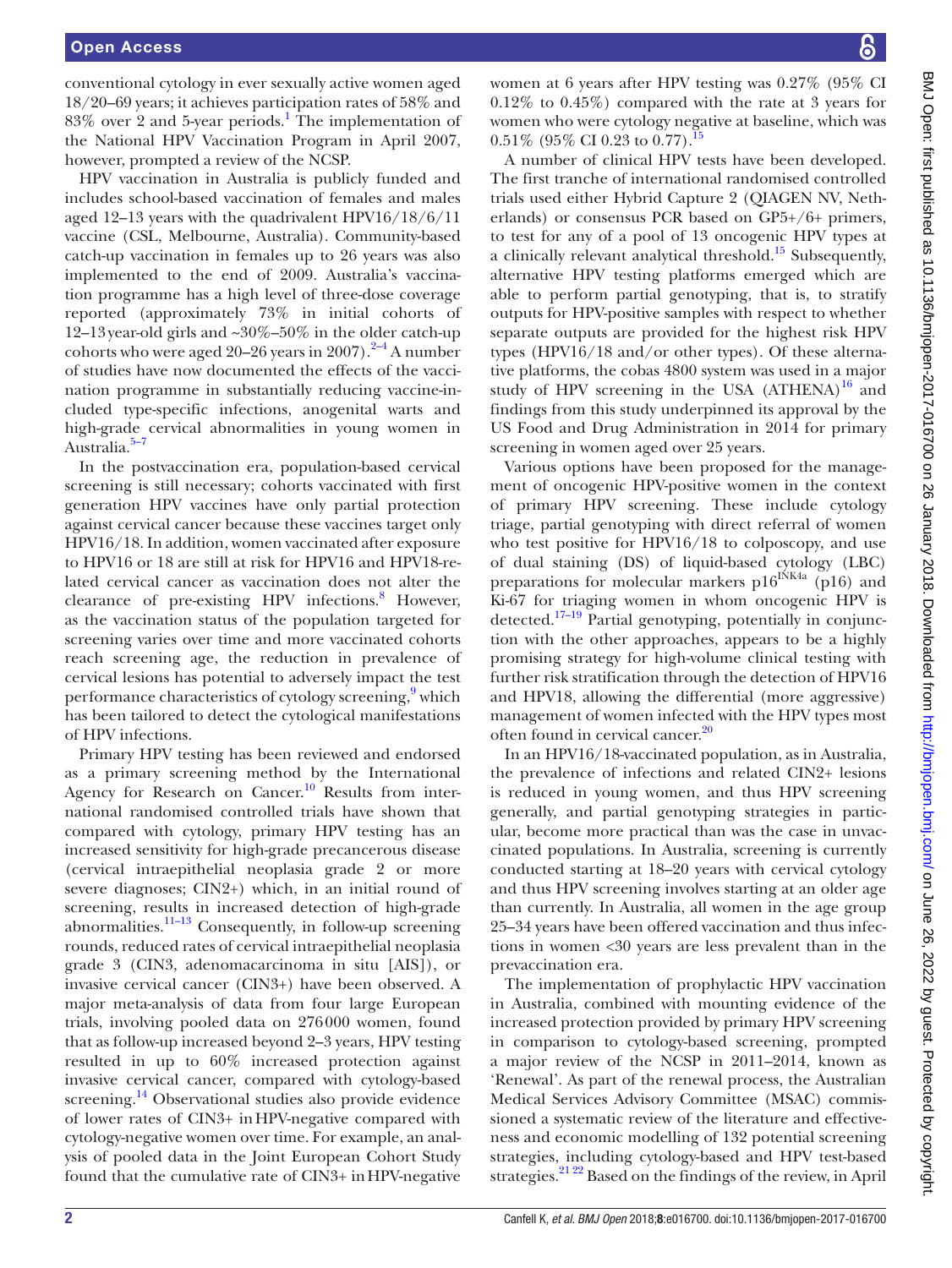2014, MSAC recommended that the NCSP transition to 5-year primary HPV screening with partial genotyping for women aged 25–69 years, and LBC triage for women who test positive for oncogenic HPV other than 16/18, with HPV exit testing at 70–74 years of age. In 2015, the Australian Health Ministers' Advisory Council approved the draft policy for renewal of the NCSP, and in June 2015 the Department of Health of Australia commissioned the development of new clinical management guidelines.<sup>23</sup>

The renewal has now entered an implementation phase, with full roll-out of the changes now planned for December 2017 (after an initial implementation delay). In the Australian context, reimbursement for HPV screening in the renewed NCSP will be through the Medicare Benefits Schedule (MBS). The MBS item descriptor specifies the conditions under which pathology will be reimbursed, and the new MBS item descriptor specifies that this will only occur after 57 months from a prior negative HPV test.

The investigator-initiated Compass trial was set up as a sentinel experience for the national programme with the view to inform processes and plan for the challenges of implementing the renewed programme. The main purpose of the trial is to evaluate and compare the performance of image-read cytology versus primary HPV screening in both vaccinated and unvaccinated women. The trial is conducted in two phases. Recruitment into the first phase (pilot study) was completed in November 2014 and follow-up will continue within the pilot for 5 years following recruitment. The aim of the current paper is to describe the design, objectives and processes involved in the second phase, the Compass Main trial. This paper summarises Version 1.6 of the trial protocol (October 2017).

# Methods and analysis Trial design and randomisation

Compass is a two-armed, open-label randomised trial coordinated at the Victorian Cytology Service (VCS). Participants will be randomised to (1) 2.5-year imageread LBC screening with reflex HPV triage testing for low-grade smears (atypical squamous cells of undetermined significance/low-grade squamous intraepithelial lesions) (control Arm A) or to (2) 5-year HPV screening with partial genotyping for HPV16/18 (intervention Arm B) (primary randomisation). Oncogenic HPV-positive women who tested positive for HPV16/18 will be referred directly to colposcopy while those oncogenic HPV-positive women who tested negative for HPV16/18 (ie, not 16/18) will be randomised to either triage with imageread cytology testing or dual-stained (DS) cytology testing (immunocytochemistry) for biomarkers p16 and Ki-67 (secondary randomisation). A schematic representation of both study arms is shown in figures [1 and 2.](#page-3-0)

Primary randomisation to either Arm A or B will have a 1:2 (cytology:HPV) allocation ratio while secondary randomisation to either cytology or DS triage testing

will have a 1:1 allocation ratio. Randomisation will be performed remotely using an online system, via a computer-generated minimisation procedure, stratified by age at recruitment (date of birth (DOB) <1 July 1980 and DOB ≥1 July 1980), representing strata who were either age eligible or not age eligible for publicly funded HPV vaccination in Australia's National HPV Vaccination Program. The randomisation schedule and process is the responsibility of the National Health and Medical Research Council's (NHMRC) Clinical Trials Centre at the University of Sydney.

Neither the participant nor the recruiting practitioner will be aware of subject allocation at the time of recruitment. Randomisation will be performed upon receipt and logging of the enrolment cervical sample at VCS Pathology, and will not be concealed in the laboratory (for reasons of practicality). The recruiting practitioner will be notified of the randomised allocation and screening test results via a laboratory report which will include a recommendation for clinical management.

Overall, participants in Arm A (LBC screening) will experience three screening rounds (round 1 at baseline, round 2 at 2.5 years, and round 3 at 5 years) and participants in Arm B (HPV screening) will experience two screening rounds in the trial (round 1 at baseline and round 2 at 5 years). In addition, as part of safety monitoring follow-up, 10% of women in each stratum of the HPV screening arm in whom HPV is not detected will be recalled at 2.5 years for LBC testing.

# Eligibility criteria

The trial inclusion criteria are:

- ► Female residents of Australia aged 25–69 years who are attending for routine cervical screening.
- ► Participants may also be in follow-up management for a previous abnormality or unsatisfactory cytology. Women may have been previously enrolled in the Compass pilot study but must have been discharged to routine screening.

Exclusion criteria include:

- Previous total hysterectomy (uterus and cervix).
- ► The presence of symptoms or signs for which cervical cancer must be excluded.
- ► Currently undergoing treatment for cervical cancer.
- ► Currently enrolled in the Compass pilot study.

Women who are pregnant or become pregnant during the trial will be eligible for enrolment. They will be managed according to trial protocol. Any subsequent colposcopy will be managed as per clinical management guidelines for pregnant women.<sup>23 24</sup>

# **Recruitment**

Potential participants will be identified by medical practitioners or nurses at one of the participating primary healthcare clinics or sexual health clinics. Recruiting practitioners will be shown how to obtain informed consent and the VCS liaison physicians will regularly liaise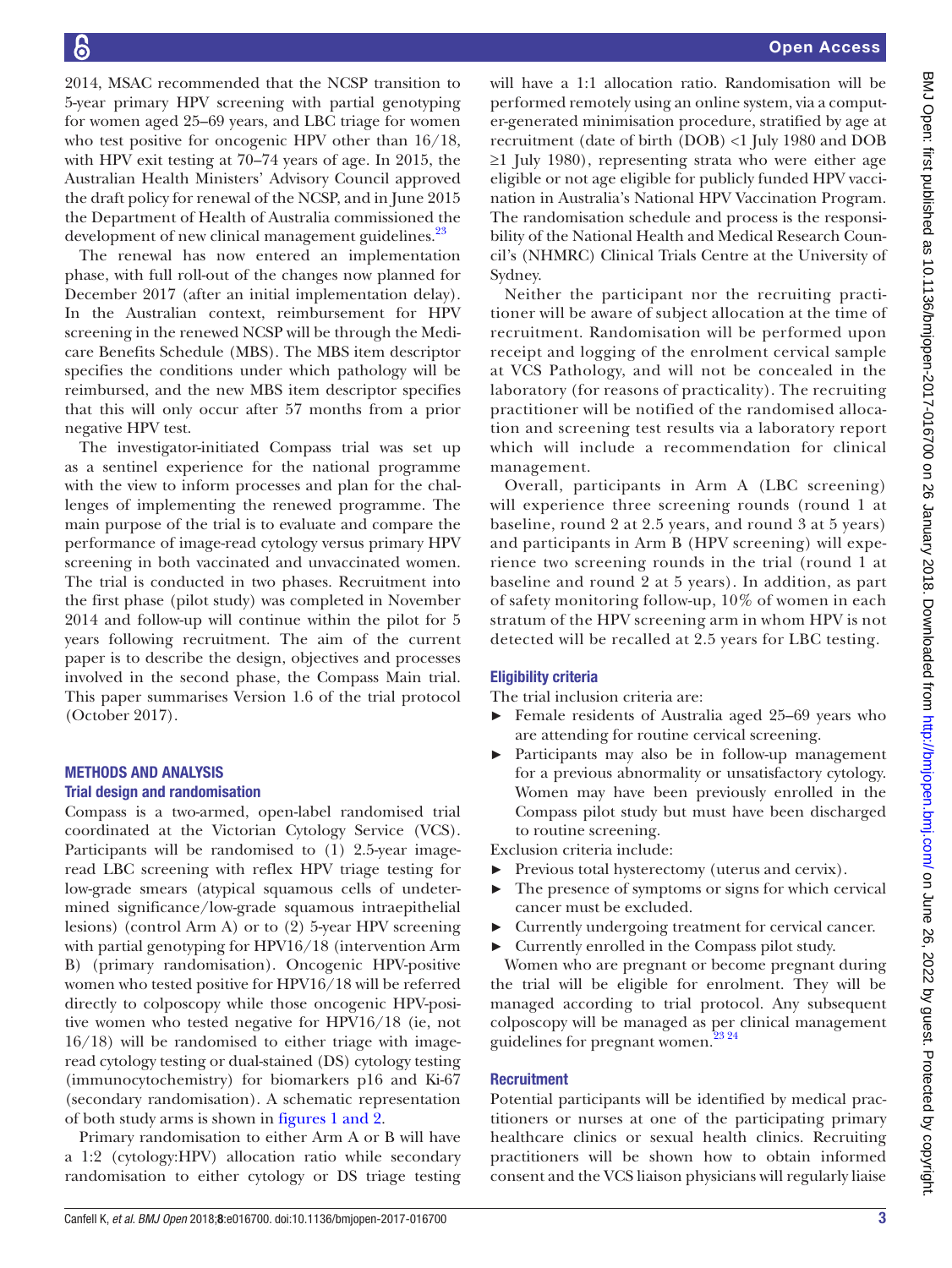

<span id="page-3-0"></span>Figure 1 Flow chart of study Arm A, 2.5-year image-read, liquid-based cytology. DS, dual staining; HPV, human papillomavirus; HSIL, high-grade squamous intraepithelial lesion; LBC, liquid-based cytology; LSIL, low-grade squamous intraepithelial lesions; pLSIL, Possible LSIL in the Australian Modified Bethesda System is broadly equivalent to ASCUS in US Bethesda system; pHSIL: Possible HSIL in the Australian Modified Bethesda System is broadly equivalent to ASC-H in US Bethesda system.<sup>[1](#page-11-0)</sup> Includes any glandular abnormality, possible high-grade endocervical glandular lesions and atypical glandular cells of uncertain significance.<sup>[2](#page-11-1)</sup>If results at colposcopy are negative/cervical intraepithelial neoplasia 1 (CIN1)/ HPV, women require one negative follow-up test at 12 months, using index test, before returning to routine screening (return to original study arm). If CIN 2+/adenocarcinoma in situ (AIS): treatment and follow-up according to The NCSP guidelines. Colposcopy unsatisfactory: managed by the individual specialist, informed by The NCSP guidelines.<sup>3</sup> AIS will have annual co-test (HPV and LBC) indefinitely. Refer to the NCSP guidelines, Chapter 11 Management of Glandular Abnormalities, Flowchart 11.[4](#page-11-13) follow up after excisional treatment for AIS.<sup>4</sup> LBC result to assist colposcopy reading they do not feed into the recommended follow-up for women.<sup>[5](#page-11-2)</sup> Concealed dual stain not for management of women.

with practitioners throughout the duration of the trial to support compliance with the study protocol. The practitioner will decide whether the woman is able to make informed consent and if so, invite her to participate in the trial. Eligible women will be given an information sheet to read. If they choose to participate they will be provided with a consent form to read and sign and will have a routine cervical sample collected into an LBC phial. The LBC sample phial will be labelled and sent to VCS Pathology with the signed patient consent form. Each consent form will be scanned and stored electronically as part of the VCS Pathology laboratory record. Participants will be recruited until the recruitment targets are met for each of the prespecified age strata.

#### Screening and triage test technologies

Samples in the trial will be collected using the PreservCyt/ ThinPrep (Hologic, MA, USA) sample medium. Imageread LBC analysis will be carried out using the Hologic ThinPrep Imaging System. HPV DNA testing will be performed using the cobas 4800 HPV technology (Roche Molecular Systems, Pleasanton, CA, USA) incorporating the sample preparation kit (c4800 SMPL PREP), the

amplification/detection kit (c4800 HPV AMP/DET), the preparation kit (c4800 LIQ CYT) and the wash buffer kit (c4800 WB). For dual-stained cytology testing, CINtec PLUS DS technology that stains for p16 and Ki-67 markers (Ventana Medical Systems, AZ, USA) will be used. The devices mentioned above are listed on the Australian Register of Therapeutic Goods and will be used within their listed approved use.

#### Procedures and follow-up processes

VCS operates VCS Pathology, the Victorian Cervical Screening Registry, the South Australian Cervix Screening Registry and the National HPV Vaccination Program Register. All cytology and HPV DNA testing will be performed at VCS Pathology by trained staff and according to the relevant manufacturer's instructions. Prealiquots will be taken before sample testing for future testing with different HPV testing technologies, as per consent form. The laboratory report issued to the practitioner from VCS Pathology will specify an overall cervical screening result (low, intermediate or higher risk for cervical cancer or precursors, or unsatisfactory), the primary test performed and its result, any reflex test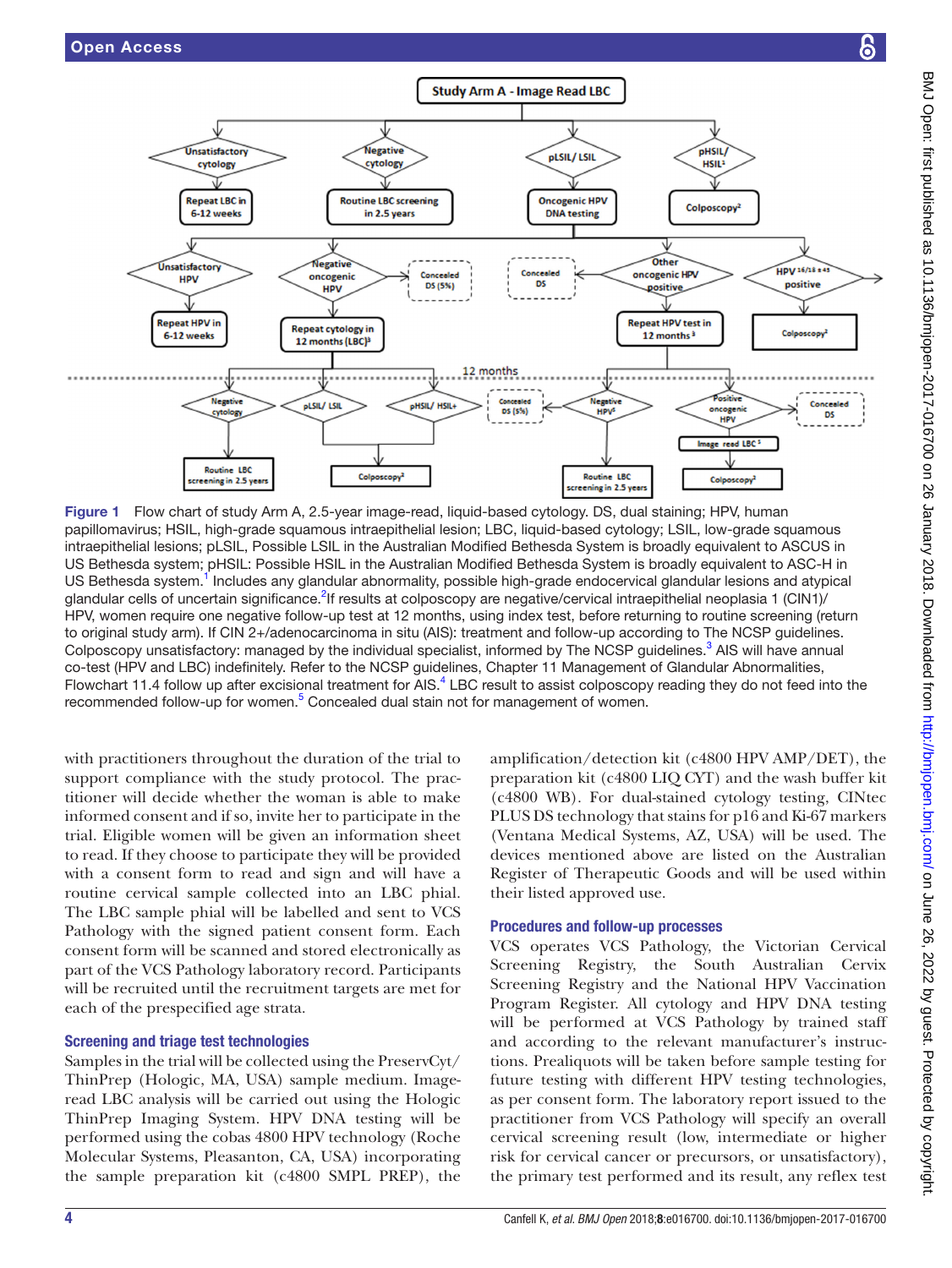Open Access



Figure 2 Flow chart of study Arm B, 5-year primary HPV testing with partial genotyping. HPV, human papillomavirus; HSIL, high-grade squamous intraepithelial lesion; LBC, liquid-based cytology; LSIL, low-grade squamous intraepithelial lesions; pLSIL: Possible LSIL in the Australian Modified Bethesda System is broadly equivalent to ASCUS in US Bethesda system; pHSIL: Possible HSIL in the Australian Modified Bethesda System is broadly equivalent to ASC-H in US Bethesda system; unsat, unsatisfactory.<sup>1</sup> Includes any glandular abnormality, possible HG endocervical glandular lesions and atypical cells of uncertain significance.<sup>[2](#page-11-1)</sup> If results at colposcopy are negative/CIN1/HPV, women require one negative follow-up test at 12 months, using index test, before returning to routine screening (return to original study arm). If CIN 2+/AIS: treatment and followup according to The NCSP guidelines. Colposcopy unsatisfactory: managed by the individual specialist, informed by The NCSP guidelines.<sup>[3](#page-11-12)</sup> AIS will have annual co-test (HPV and LBC) indefinitely. Refer to the NCSP guidelines, Chapter 11 Management of Glandular Abnormalities, Flowchart 11.[4](#page-11-13) follow up after excisional treatment for AIS.<sup>4</sup> LBC result to assist colposcopy reading they do not feed into the recommended follow-up for women.<sup>[5](#page-11-2)</sup> Concealed DS not for management of women.<sup>[6](#page-11-14)</sup> Configurable randomisation—may be adjusted during the trial.

performed and its result and, finally, a recommendation for clinical follow-up that takes account of the woman's screening history and the current results (according to the flow charts in figures [1 and 2](#page-3-0)). A purse-sized reminder card with the woman's name and the date when the next test is due will be made available to participants either via the practitioner or directly mailed to the woman where her practitioner does not routinely receive hard copy laboratory results.

Women will be followed through cervical screening registers which routinely provide a safety net to support the follow-up of screen-detected abnormalities through contact with practitioners and women where appropriate follow-up is apparently overdue. Invitations for routine rescreening tests will be sent by the VCS, 3 months prior to the due date in order to support adherence to the specified screening interval in each study arm. Reminder letters will be sent to participants who do not attend within 3 months. To address the longer screening intervals, in addition to established registry procedures, the register will attempt to make contact by mobile phone and/or email (where these details have

been provided by the woman at enrolment) with women who cannot be reached through the usual follow-up processes.

For women referred for diagnostic evaluation, any histopathological evaluation will be performed by the pathology laboratory routinely used by the colposcopist. As per normal clinical processes, the pathologist providing the original report will be aware of the findings of the screening and triage tests and other relevant clinical information. All clinical management will be based on the results of routine clinical analysis. Women diagnosed with cervical cancer will undergo usual care, as appropriate. Currently, p16 immunohistochemistry testing for histopathology is not conducted consistently, but this is now recommended when the pathologist believes that the lesion represents CIN2, under the recently released Royal Australasian College of Pathology structured reporting protocol for preinvasive cervical neoplasia which incorporates the lower anogenital squamous terminology recommendations.<sup>25</sup> Thus, the local histology reading processes for Compass participants will not be standardised with respect to the use of p16 staining.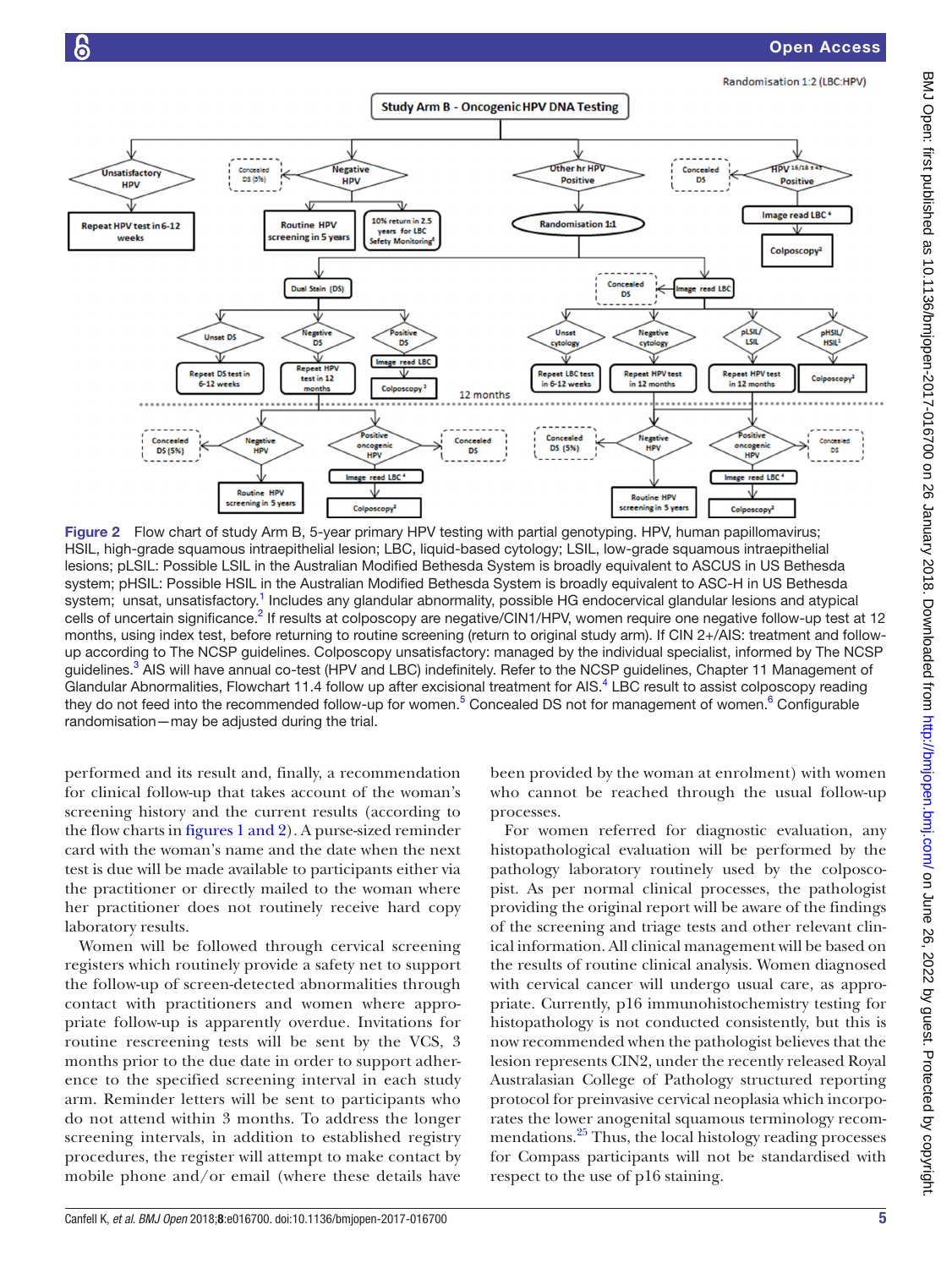To support the analysis of the primary and secondary trial outcomes, a second histopathology analysis will be performed at a later date by an independent quality control (QC) panel comprising three non-local expert pathologists who will be blinded to the source of the slides. They will perform QC review on all biopsies taken, with discordant results defined as a result for which the colposcopy-directed biopsy does not correlate with the LBC done at the time of referral to colposcopy. The QC histology reading will be done both with and without p16 immunohistochemistry testing. The trial outcomes will be reported against all three reference standards (local histology, and QC histology with and without p16 testing). However, it should be noted that the main endpoint for analysis will be based on histologically confirmed CIN3+ according to OC histopathology but not including reclassified CIN2 which is p16 immunohistochemistry positive. In addition, the QC reference standard which does not include p16 assessment will also provide an uncorrelated assessment of the performance of dual-stained cytology (which involves p16) as a triage test of HPV-positive women, for the related secondary endpoints.

For women in whom the QC histopathology analysis indicates a previously undiagnosed CIN2/3+ lesion, their primary practitioner will be made aware of the QC diagnosis (although it should be noted that this QC diagnosis may be performed several years after the local diagnosis). If the woman has not been referred for further evaluation or for treatment of high-grade cervical precancerous disease since the biopsy in question was originally taken, the letter to the practitioner will recommend that further investigation is conducted and that treatment of a confirmed high-grade lesion proceeds according to the appropriate clinical management guidelines, which after the implementation of the renewed NCSP will involve the new 2017 NCSP guidelines.<sup>23</sup>

Compass participants who are treated for CIN2+ diseasewill have post-treatment follow-up according to existing NCSP guidelines including 'test of cure' (ie, the use of follow-up testing for surveillance of any recurrence which generally involves cotesting with HPV and LBC). $^{23}$ These women will be passively followed up via the register for a 5-year follow-up period. Following completion of test of cure follow-up and surveillance, these women will return to routine screening in accordance with the appropriate national clinical management recommendations.

#### Primary outcomes, statistical design and sample size calculations

The primary trial outcome is the assessment of cumulative CIN3+ (including CIN3 and invasive cervical cancer) at 5 years, following a 5-year HPV exit test round in both arms, in women randomised to the HPV arm versus women randomised to the LBC arm, on an intention-totreat (ITT) basis.

The primary analysis will be unadjusted and will be performed on an ITT basis using Kaplan-Meier estimates. The primary outcome will first be tested for non-inferiority,

and if non-inferiority is declared the primary outcome will be tested for superiority. This testing procedure is commonly known as closed loop testing. Assuming a total average CIN3+ rate in the LBC arm (across unvaccinated and vaccinated women) of 0.6%, and an absolute non-inferiority margin of  $0.22\%$ , the trial will have >90% power with 97.5% confidence to detect non-inferiority for the HPV arm, allowing for a 10% non-compliance rate. This sample is adequately powered to detect this margin should the LBC rates be higher than the assumed 0.6%. The non-inferiority comparison will be one sided and all other comparisons will be two sided. All comparisons will use a 0.05 level of significance.

A total of 36300 women in the birth cohorts not offered vaccination and 84700 women in the cohorts offered vaccination will be recruited, bringing the final sample size to 121000. Of these, 7700 women will be recruited for a safety monitoring sample (10% of HPV screen-negative participants presenting for routine screening). Those presenting for routine follow-up (approximately 5%) will be assigned to the management branch of the arm to which they will be randomised. These women, however, will not be included in the analysis for the primary outcome.

A major impact of this study will be the value of extended screening intervals in patients who are screen negative at baseline. Logistically, it would be difficult to randomise patients after baseline screening and as such, the cumulative 5-year CIN3+ rates in baseline screen-negative patients may no longer be strictly comparative. However, this is a critical scientific question and so the sample size for the trial is powered for the secondary outcome of cumulative CIN3+ assessment in screen-negative women, adjusted for censoring after CIN2+ treatment and adjusted for hysterectomy. Therefore, analysis will be performed of cumulative CIN3+ in women presenting for routine screening randomised to the HPV arm who were HPV negative at baseline versus CIN3+ inthose randomised to the LBC arm and who were LBC negative at baseline, adjusted for censoring after CIN2+ treatment and after hysterectomy and stratified by recruitment group (DOB  $\geq 1$  July 1980 and <1 July 1980). ITT analysis will be performed with closed loop testing for non-inferiority and superiority if non-inferiority is declared. Per-protocol analysis for this critical secondary outcome will also be performed in women screened and followed up within a defined tolerance period.

For this critical secondary outcome, the sample size for women not offered vaccination was based on estimated CIN3+ rates at 5 years in women who test cytology negative and HPV negative at baseline (round 1) of 0.48% and  $0.26\%$ ,  $26$  estimated rates of negative cytology tests at baseline of 90.8% (VCCR 2012, unpublished data) and a loss to follow-up rate of 5% in each arm. For women who were offered vaccination, the sample size was based on an estimated three-dose vaccination coverage of 75% and an estimated overall population-level vaccine effectiveness of 70% (from a specific modelled analysis to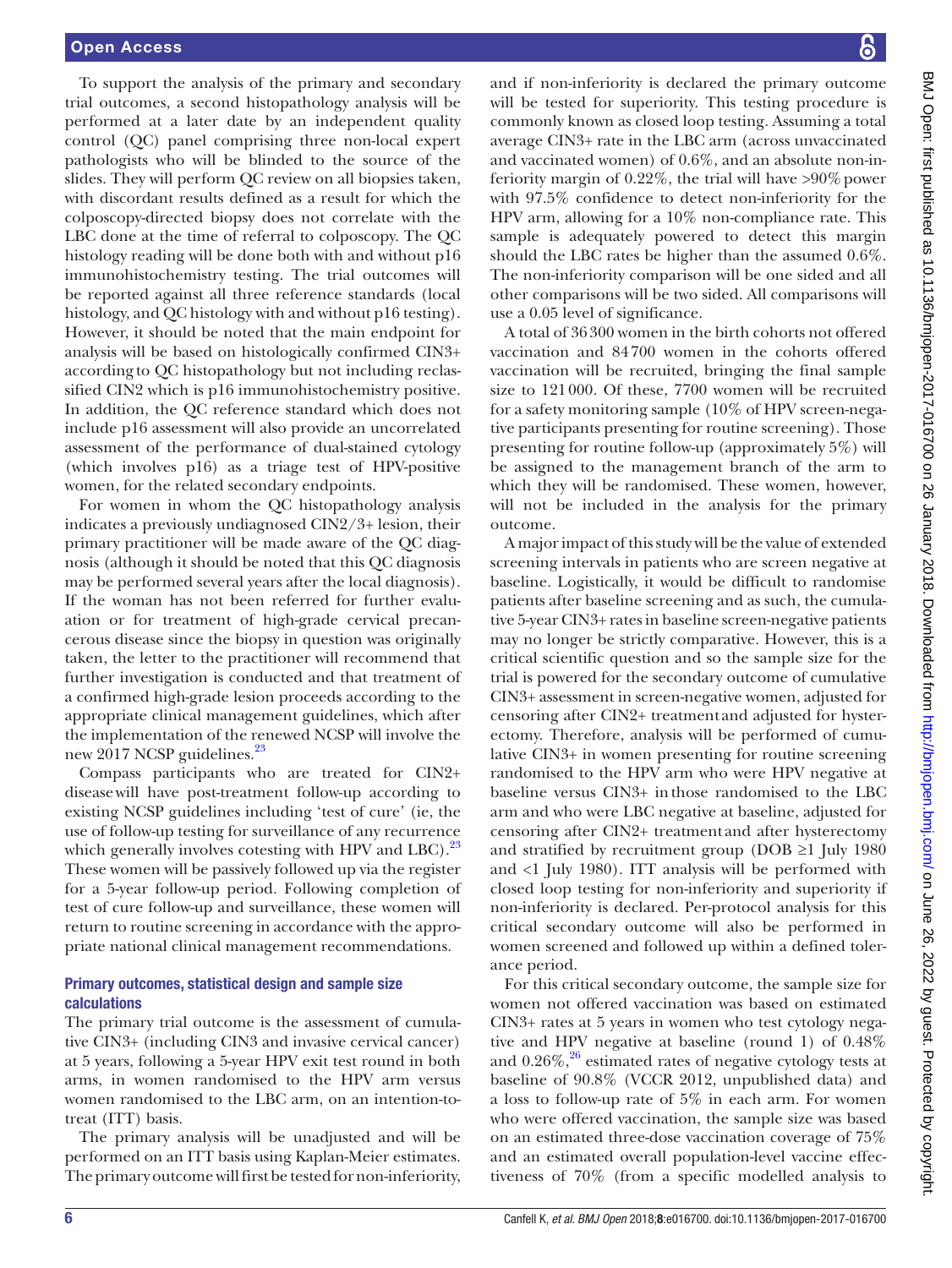support these estimates), estimated CIN3+ rates at 5 years in women who test cytology negative and HPV negative at baseline (round 1) of 0.23% and 0.12%, estimated rates of negative cytology tests at baseline of 82% (VCCR 2012, unpublished data) and a loss to follow-up rate of 5% in each arm.

Participants with no ascertained histological outcomes at the end of the trial (including participants who fail to attend their exit test within the required time frame, participants with a negative exit test and participants with a positive exit test who fail to attend any recommended follow-up tests within the required time frame) will be classified as not having detected CIN2+ for the purposes of the analysis.

Incidence rates of adverse events, including deaths and stage Ia2+ invasive cervical cancers, will be reported over the whole study period.

All analyses will be conducted on deidentified data at the Cancer Research Division of Cancer Council NSW (CCNSW).

#### Secondary and supplementary outcomes

A number of secondary outcomes have been planned as summarised in [table](#page-7-0) 1. These outcomes will be assessed separately in cohorts of women not offered HPV vaccination and in cohorts who were offered vaccination (born ≥1 July 1980). As described above, a critical secondary outcome will involve cumulative CIN3+ inscreen-negative women at the baseline round, who were in routine screening at the time of enrolment. This will be done on an ITT basis and a per-protocol basis. The strict per-protocol criteria will involve: women randomised to LBC, who had an LBC test in months 27–39 from the date of the original invitation to attend screening (which may be up to 3 months before attendance) and then who had HPV exit testing at trial exit from 57 to 69 months after recruitment; and women randomised to HPV testing, who did not have an intermediate cytology screen until HPV exit testing at 57–69 months (except in the case of the safety monitoring group). Analysis assuming progressively less strict per-protocol adherence criteria will also be performed.

Exploratory subgroup analyses will be performed using baseline variables including age, country of birth (with a focus on Australian born vs not Australian born), language spoken at home (English vs not English) and screening history. Regression models will be constructed to examine the association of any baseline factors with CIN3+ and CIN2+ outcomes. In this pragmatic trial, participants will be passively followed up through the cervical cancer screening registry and participants with inconclusive tests will be recalled for a repeat test as specified in the management flow charts.

A number of supplementary analyses will be performed as follows.

#### Compass biobank

Participants will be explicitly asked to consent to their samples being used for biobanking. All samples from

screen-positive women will be stored, and a random sample of screen-negative women will be stored after the baseline screening round. A similar sampling procedure will be used at the 2.5-year screening round for the cytology arm and HPV safety monitoring, and at the 5-year HPV exit testing round. A biobank will be created for research purposes by storing residual samples from consenting women, and for additional retrospective testing of alternative test technologies which will not be used to manage women in the trial. Residual samples in LBC phials will be stored for a minimum of 1–3 months according to usual laboratory practices and at a later time, cell pellets may be spun down and frozen as whole cells, allowing for assessment of DNA, RNA or protein biomarkers. This biobank resource will comprise population-based samples which, after ethical approval, will have capacity to be linked to the results of histopathology analysis, screening test history, trial outcomes and other data.

#### Screening-related harms

It is important to assess the harms as well as the benefits of screening. Screening-related harms generally relate to the potential for overdiagnosis and overtreatment. As a measure of the harms of alternative screening approaches, we will assess colposcopy referral rates and treatment rates, which will enable us at the end of the trial to calculate measures for number-needed-to-colposcopy and number-needed-to-treat to prevent each CIN3+. Quality-of-life assessment is also planned in a subgroup of participants (the Compass-Plus study - see below for more detail).

# Performance of dual-stained cytology versus LBC as a triage test

Based on pilot study results, $27$  we expect that after 1-year follow-up for triage-negative women and subsequent referrals are taken into account, the performance of LBC (at a pHSIL/ASC-H threshold) and DS to detect CIN2+ in women with other high-risk (OHR) HPV will be broadly comparable. However, DS is expected to improve immediate detection of CIN2+ andthus minimise loss to follow-up at 12 months, thus increasing CIN2+ detectionoverall within a 'real world' screening programme .

We will use closed loop testing, and if non-inferiority is satisfied we will test for superiority for immediate detection of CIN2+ inthe DS versus the LBC group. Analysis will be stratified by age eligibility for vaccination. About 24200 participants not eligible for HPV vaccination will be randomised to the HPV arm. Of these, approximately 22290 (95%) will be in routine screening at recruitment and about 784 (3.4%) of these will test OHR HPV positive. Assuming an immediately detected CIN2+ rate of 8.2% in the LBC triage arm (based on pilot study results), and an absolute non-inferiority margin of −5.5%, the trial will have 80% power with 97.5% confidence to detect non-inferiority for the DS triage subarm. About 56468 participants eligible for HPV vaccination will be randomised to the HPV arm. Of these, approximately 53645 (95%) will be in routine screening at recruitment and about 7548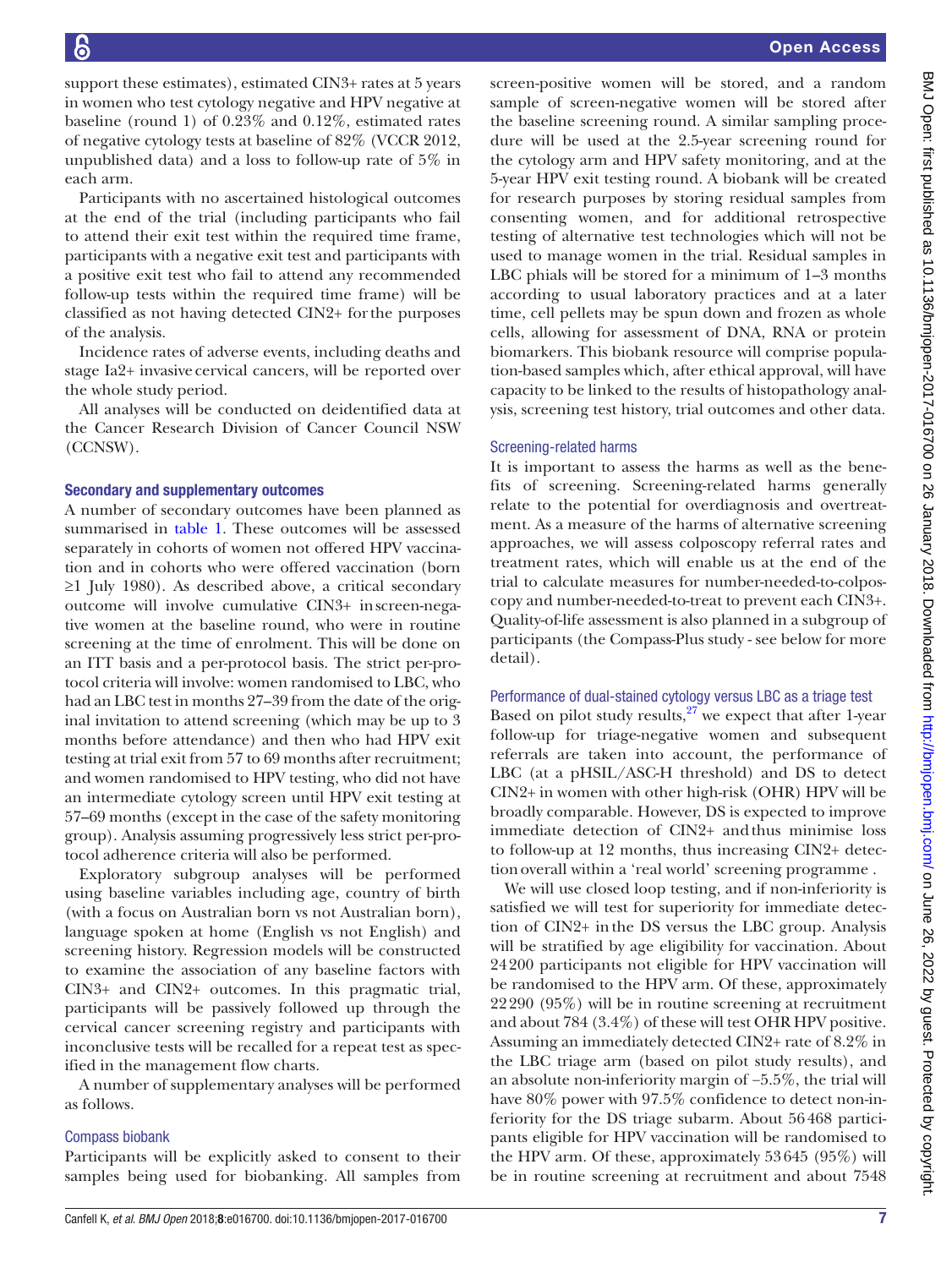| BDNJ Open: that promiss as 10.1114060H100en-2010-10-0200 on 26 Danaly 2010. DOWNDoaded to the state is that incomposed |
|------------------------------------------------------------------------------------------------------------------------|
|                                                                                                                        |
|                                                                                                                        |
|                                                                                                                        |
| 冫+ ,ドバト ト ヘ ム ) ヘ ヘ イ フ ヘ イ コ D ト ト ハ ハ フ フ ヘ ス フ ス フ フ フ フ フ フ フ l フ ハ : ハ フ フ イ 2   フ フ ハ ハ J フ コ イ ム フ ゙            |
|                                                                                                                        |
|                                                                                                                        |
|                                                                                                                        |
|                                                                                                                        |
|                                                                                                                        |
|                                                                                                                        |
|                                                                                                                        |
|                                                                                                                        |
|                                                                                                                        |
|                                                                                                                        |
|                                                                                                                        |
|                                                                                                                        |
|                                                                                                                        |
|                                                                                                                        |
|                                                                                                                        |
|                                                                                                                        |
|                                                                                                                        |
|                                                                                                                        |
|                                                                                                                        |
|                                                                                                                        |
|                                                                                                                        |
|                                                                                                                        |
|                                                                                                                        |
|                                                                                                                        |
|                                                                                                                        |
|                                                                                                                        |
|                                                                                                                        |
|                                                                                                                        |
|                                                                                                                        |
|                                                                                                                        |
|                                                                                                                        |
|                                                                                                                        |
|                                                                                                                        |
|                                                                                                                        |
|                                                                                                                        |
|                                                                                                                        |
|                                                                                                                        |
|                                                                                                                        |
|                                                                                                                        |
|                                                                                                                        |
|                                                                                                                        |
|                                                                                                                        |
|                                                                                                                        |
|                                                                                                                        |
| <b>ASSESSING</b><br>ASSESSED AND REAL PROPERTY.                                                                        |
|                                                                                                                        |
|                                                                                                                        |
|                                                                                                                        |
|                                                                                                                        |
|                                                                                                                        |
|                                                                                                                        |
|                                                                                                                        |
|                                                                                                                        |
|                                                                                                                        |
|                                                                                                                        |
|                                                                                                                        |

| Table 1 Secondary trial outcomes                                                                                                                                                                                                                                                                                                                                                                                                                                                                                                                                                                                                                                                                                                                                                                                                                                                                                                                 |                                   |                                                                                                                                                                                                                                                               |
|--------------------------------------------------------------------------------------------------------------------------------------------------------------------------------------------------------------------------------------------------------------------------------------------------------------------------------------------------------------------------------------------------------------------------------------------------------------------------------------------------------------------------------------------------------------------------------------------------------------------------------------------------------------------------------------------------------------------------------------------------------------------------------------------------------------------------------------------------------------------------------------------------------------------------------------------------|-----------------------------------|---------------------------------------------------------------------------------------------------------------------------------------------------------------------------------------------------------------------------------------------------------------|
| Description of secondary outcomes                                                                                                                                                                                                                                                                                                                                                                                                                                                                                                                                                                                                                                                                                                                                                                                                                                                                                                                | <b>Time point</b>                 | Additional notes                                                                                                                                                                                                                                              |
| Cross-sectional outcomes for CIN2+ and CIN3+ detection in each arm                                                                                                                                                                                                                                                                                                                                                                                                                                                                                                                                                                                                                                                                                                                                                                                                                                                                               | Baseline, following recruitment   | Analyses will be stratified by recruitment group (DOB <1 July 1980; DOB ≥1<br>July 1980).                                                                                                                                                                     |
| CIN2+ inwomen randomised to the HPV arm and positive for other oncogenic HPV types (not 16/18)                                                                                                                                                                                                                                                                                                                                                                                                                                                                                                                                                                                                                                                                                                                                                                                                                                                   | After completion of 12-24m FU     | Analyses will be stratified by recruitment group (DOB <1 July 1980; DOB ≥1<br>July 1980).                                                                                                                                                                     |
| baseline versus<br>cumulative CIN3+ in those randomised to LBC arm who were LBC negative at baseline using ITT<br>Cumulative CIN3+ inwomen randomised to HPV arm who were HPV negative at<br>analysis                                                                                                                                                                                                                                                                                                                                                                                                                                                                                                                                                                                                                                                                                                                                            | After completion of FU at 5 years | declared. Analyses will be adjusted for censoring after CIN2+ treatment or after<br>hysterectomy and stratified by recruitment group (DOB <1 July 1980; DOB ≥1<br>Closed loop testing for non-inferiority and superiority if non-inferiority is<br>July 1980) |
| have an intermediate<br>defined tolerance period. The strict per-protocol criteria will involve: (1) women randomised to LBC,<br>cytology screen until HPV exit testing at 57-69 months (except in the case of the safety monitoring<br>(which may be up to 3 months before attendance) and then HPV exit testing at trial exit from 57 to<br>who had an LBC test in months 27-39 from the date of the original invitation to attend screening<br>baseline versus<br>2.5 years. Per-protocol analysis will be performed in women screened and followed up within a<br>cumulative CIN3+ in those randomised to LBC arm who were LBC negative at baseline and at<br>a will also be<br>69 months after recruitment; (2) women randomised to HPV testing, who did not<br>group). Analysis assuming progressively less strict per-protocol adherence criteri<br>Cumulative CIN3+ inwomen randomised to HPV arm who were HPV negative at<br>performed. | After completion of FU at 5 years | hysterectomy and stratified by recruitment group (DOB <1 July 1980; DOB ≥1<br>Analyses will be adjusted for censoring after CIN2+ treatment or after<br>July 1980).                                                                                           |
| at baseline versus<br>cumulative CIN2+ in those randomised to the LBC arm who were LBC negative at baseline LBC arm<br>Cumulative CIN2+ in women randomised to the HPV arm who were HPV negative<br>and using intention-to-treat analysis                                                                                                                                                                                                                                                                                                                                                                                                                                                                                                                                                                                                                                                                                                        | After completion of FU at 5 years | hysterectomy and stratified by recruitment group (DOB <1 July 1980; DOB ≥1<br>Analyses will be adjusted for censoring after CIN2+ treatment or after<br>July 1980)                                                                                            |
| Cumulative CIN2+ and CIN3+ inwomen who have an abnormal test result at baseline                                                                                                                                                                                                                                                                                                                                                                                                                                                                                                                                                                                                                                                                                                                                                                                                                                                                  | After completion of FU at 5 years | hysterectomy and stratified by recruitment group (DOB <1 July 1980; DOB ≥1<br>Analyses will be adjusted for censoring after CIN2+ treatment or after<br>July 1980).                                                                                           |
| Cumulative CIN2+ and CIN3+ inwomen who were in follow-up management for a previous<br>abnormality at baseline                                                                                                                                                                                                                                                                                                                                                                                                                                                                                                                                                                                                                                                                                                                                                                                                                                    | After completion of FU at 5 years | hysterectomy and stratified by recruitment group (DOB <1 July 1980; DOB ≥1<br>Analyses will be adjusted for censoring after CIN2+ treatmentor after<br>$July$ 1980).                                                                                          |
| CIN cervical intraepithelial neoplasia: DOB_date_of birth: ELL follow-up: HPV_human_papillomavirus; ITT_intention to treat: LBC_liquid-based_cydopy                                                                                                                                                                                                                                                                                                                                                                                                                                                                                                                                                                                                                                                                                                                                                                                              |                                   |                                                                                                                                                                                                                                                               |

<span id="page-7-0"></span>CIN, cervical intraepithelial neoplasia; DOB, date of birth; FU, follow-up; HPV, human papillomavirus; ITT, intention to treat; LBC, liquid-based cytology. ኋ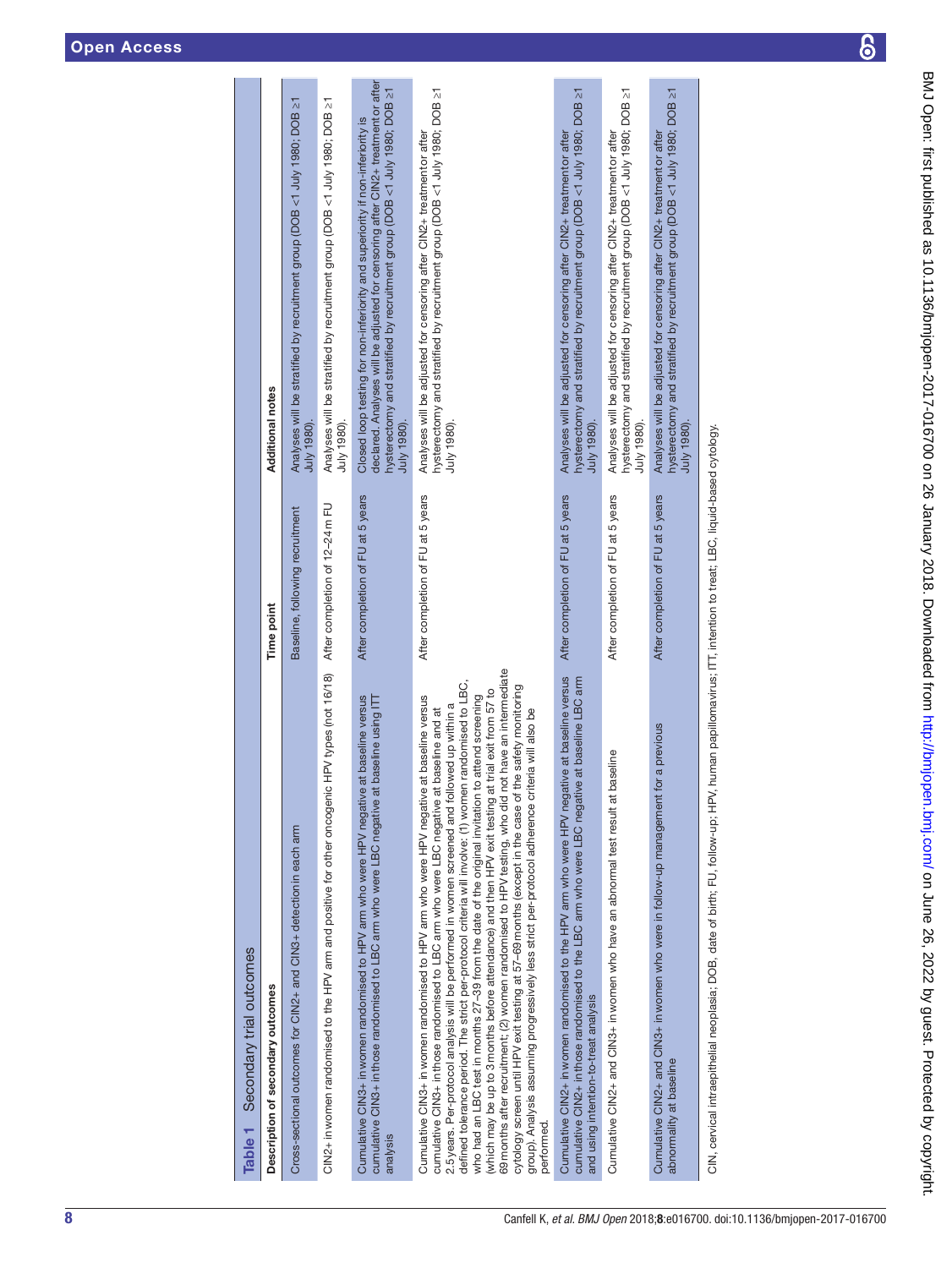$(14.1\%)$  of these will test OHR HPV positive. Assuming an immediately detected CIN2+ rate of 5.0% in the LBC triage subarm (based on pilot study results), and an absolute non-inferiority margin of −1.5%, the trial will have more than 80% power with 97.5% confidence to detect non-inferiority for the DS triage subarm.

# Long-term outcomes

Pending ethical and data custodian approvals, long-term outcomes will be examined in all participants, including outcomes at 10 and 20 years postrecruitment (although women will return to routine screening practice after 5-year exit testing). Women will be passively followed over time using registry data for long-term outcomes for CIN2+ and CIN3+, and invasive cervical cancer. This will be done for a number of subgroups including women who cease screening at different ages, women who start screening at different ages and women in broad age strata who have different patterns of screening behaviours (eg, regular 5-year screening vs irregular screening or underscreening). We will also assess outcomes in women who access self-collected HPV testing after trial exit as part of the renewed HPV-based cervical screening program in Australia.

Demographic, lifestyle and quality-of-life substudy (Compass-Plus)

Pending specific ethical approval, we will approach a subgroup of participants for their consent to participate in Compass-Plus, which will involve a self-administered questionnaire at baseline and at each follow-up point in a subgroup of participants. This will facilitate a range of supplementary analyses which will include assessing the demographic and lifestyle factors associated with screening participation and outcomes, and vaccination status, as well as assessing quality-of-life issues. Compass-Plus will include a longitudinal study of health state utilities (quality-of-life benefit) related to the screening and follow-up management experience.

# Anticipated recruitment and analysis timing

Recruitment for the pilot study began in 2013 and the recruitment target was met in late 2014. Recruitment for the main trial began in January 2015 and the target of 121000 participants is anticipated to be attained in 2018. Final timing of analysis will be contingent on timing of recruitment in each arm. The timing for each planned analysis accounts for an additional period of 9 months added to allow for 3 months' follow-up delay and 6 months to obtain histology outcomes.

For participants who were not age eligible for HPV vaccination, baseline analysis (including 12-month follow-up of those managed via 12-month surveillance) will be conducted in approximately January 2018. Analysis for the 2.5-year screening round (Arm A) and 2.5-year safety monitoring analysis (Arm B) is planned for July 2019, and analysis for the final 5-year outcomes is anticipated in early 2022. For participants who were age eligible for HPV vaccination, baseline analysis (including 12-month

follow-up) for a subset for which sufficient follow-up is available is anticipated in approximately January 2018. Final baseline screening round analysis is anticipated in 2019–2020. The 2.5-year screening round (Arm A) and the 2.5-year safety monitoring analysis (Arm B) are anticipated in 2021–2022, and the final 5-year outcome analysis is expected in 2023–2024. Thus, the estimated trial completion date is 2024 although as noted long term passive follow-up through registries will also be conducted, pending ethical approval for such follow-up.

# Data collection and management

Databases at VCS Pathology and the registers will store individual participant screening results and follow-up data for the Compass trial as part of routine medical record management. In the screening programme, all cervical cytology, histology and HPV test results are routinely forwarded to the registers from the reporting laboratory, along with identifying information for the purposes of reminders and follow-up, unless a woman chooses to opt off. As part of the trial, the registers will provide information on DOB, local government area, cervical screening episodes and results of care delivered within the screening programme to investigators at CCNSW in a deidentified but record-linked format. In addition, participants will also be followed up via linkage to a number of other routinely collected data sets which will be undertaken with the informed consent of participants and following approvals from data custodians and ethics committees. Linkage will be made to the National HPV Vaccination Program Register for information on vaccination status, doses delivered and timing of vaccination; to Medicare Australia for address information as a fail-safe for women otherwise lost to follow-up; to state-based cancer registries for confirmation of cervical cancer or cancer-free status and to state-based Registries of Births, Deaths and Marriages for confirmation of vital status.

VCS has well-established documented policies and procedures to cover operations in both technical and non-technical areas of VCS Pathology, Victorian Cervical Cytology Registry (VCCR) and the National HPV Vaccination Program Register. VCS Pathology is a specialist gynaecological pathology laboratory which fully complies with AS ISO 15189:2009 (international standards), NATA (National Association of Testing Authorities, Australia) and NPAAC (National Pathology Accreditation Advisory Council, Australia) standards relevant to its scope of activities. VCS Pathology has an established staff training and continuing professional development programme, and an ongoing competency assessment of staff, and undergoes regular internal auditing (including for Compass) as part of NATA accreditation.<sup>[28](#page-12-5)</sup> HPV positivity and unsatisfactory rates, as tested on two Roche cobas 4800 instruments, will be reported each week to the Compass meeting for the purposes of tracking quality, and unsatisfactory samples will be investigated to determine the cause, where possible. All instruments will be tested for accuracy as part of an ongoing national quality assurance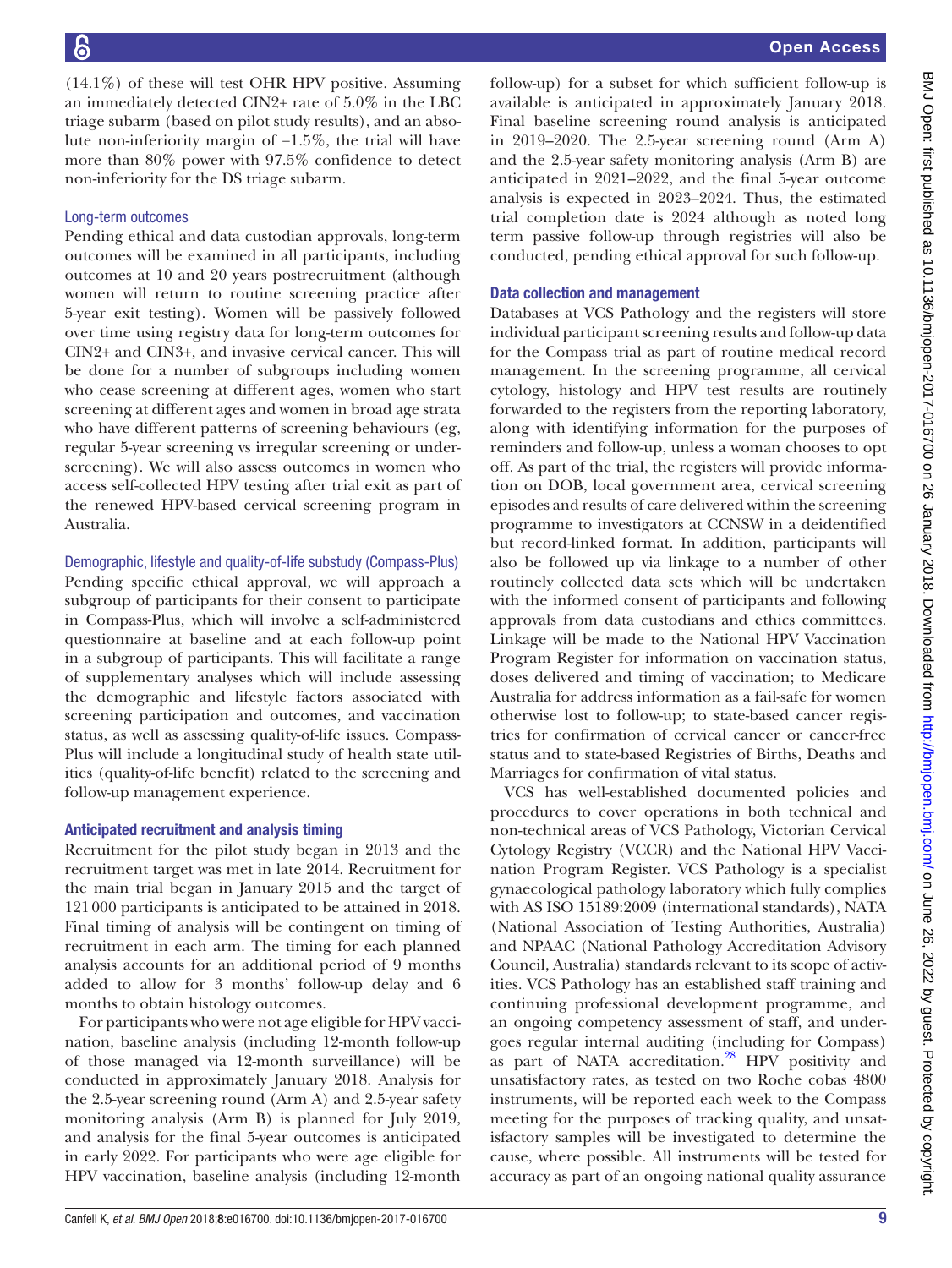programme (Royal College of Pathologists of Australasia—RCPA QAP). In terms of data quality, in addition to standard laboratory practices required by NATA, an audit of 10% of Compass Main trial request forms will be undertaken.

Participants will be assigned a unique study ID code at the VCS. Data will be extracted in a deidentified format on a regular basis from the registers and stored on secure servers accessed only by authorised trial personnel. Data will be securely transferred between the registers and CCNSW via a secure web-based portal or using password-protected disks/memory sticks. Data will be stored in electronic format on secure network computers for use during the duration of the research project. Access to electronic data files will be restricted to those directly involved in the study on password-protected computers located at CCNSW.

CCNSW's authorised staff will maintain the study database and perform statistical analysis. No personal information identifiers will be stored in the analysis file; all identifying information will be removed from data sets and replaced with a numeric code. A master list linking numeric codes to identifying information will be stored at the VCS, and thus a woman will be able to be identified by VCS if the analysis by CCNSW determines there is a safety monitoring issue or inconsistency in the data.

Compass data, files and study operating procedures will be monitored regularly, and reviewed annually by the project coordinator to ensure the trial procedures comply with the approved protocol and Human Research Ethics Committee (HREC) requirements.

#### Ethical considerations, safety monitoring and **DISSEMINATION** Ethical approval

The Compass protocol and all trial documents have been reviewed and approved by the Bellberry Human Research Ethics Committee (2014-11-592) (lead ethics committee) and the Royal Australian College of General Practitioners, National Research Evaluation and Ethics Committee (NREEC 15-003). Both ethics committees operate within the NHMRC's National Statement on Ethical Conduct in Human Research  $(2007)$ .<sup>29</sup> The trial will be conducted in compliance with the approved trial protocol and in line with the 2007 National Statement on Ethical Conduct in Human Research. No deviation from the protocol will be executed without the prior review and approval of the lead ethics committee. Any unanticipated necessary deviation from protocol will be immediately reported to the leading HREC according to its standard policies and procedures.

#### Safety monitoring

An Independent Data Safety and Monitoring Committee (IDSMC) composed of an independent group of experts has been configured to monitor the safety and efficacy of the interventions being investigated in the trial as well as monitoring the overall conduct of the trial to ensure the

study is of high quality. The IDSMC will review trial safety approximately every 6 months and provide recommendations including participant safety, recruitment and retention; protocol amendments; reporting of adverse events and ongoing trial conduct.

During the study, the investigators, practitioners and other site staff will be responsible for detecting and recording events, when they occur, meeting the criteria and definition of an adverse event or serious adverse event. Since cytology in the trial control arm (Arm A) is not performed according to current practice, events in this arm will also be monitored. In each arm, a number of outcomes will be monitored—these include deaths and invasive cervical cancer (stage 1a2+) to ensure that cumulative rates are not higher than expected population rates. The IDSMC will also be monitoring rates of CIN2+ detected in the baseline screening round, and assessing any invasive cervical cancers detected at baseline (note that these represent a success of the screening round rather than a failure). Therefore, both the cytology and the HPV-screened women will be continuously monitored for a number of safety outcomes.

In addition, 10% of women in each stratum of the HPV screening arm who test negative will be allocated to safety monitoring follow-up. At the point of allocation to this safety monitoring arm, women will be notified via the laboratory report that they will undergo LBC testing at 2.5 years. Follow-up of any abnormalities detected in safety monitoring will be conducted according to management recommended for study Arm A [\(figure](#page-3-0) 1).

Therefore, the safety monitoring outcomes overseen by the IDSMC include reported adverse events, stage Ia2+ invasivecervical cancers (stage Ia1 cancers will be excluded because they are screen detected), CIN2+ events and deaths in each group. The formulation of the stopping guidelines assumes that the age distribution of the participants in the Compass is equivalent to that observed in the general cervical screening population in the state of Victoria.

# Dissemination of results

The findings of the trial will be reported in a series of papers in peer-reviewed journals and presented at national and international scientific forums. Results will be authored by study investigators, CCNSW and VCS study personnel. Findings will be published in statistical aggregate form so that no individual subjects are identifiable directly or indirectly. In addition to updates on the Compass website, dissemination of results to the lay public will be conducted via newspaper articles and radio interviews.

# **DISCUSSION**

Before implementing the Compass trial, 5001 women were recruited to Compass pilot, which was conducted from 29 October 2013 to 7 November 2014. The objectives of the pilot were: (1) to assess participant acceptance of the randomisation process and use of longer routine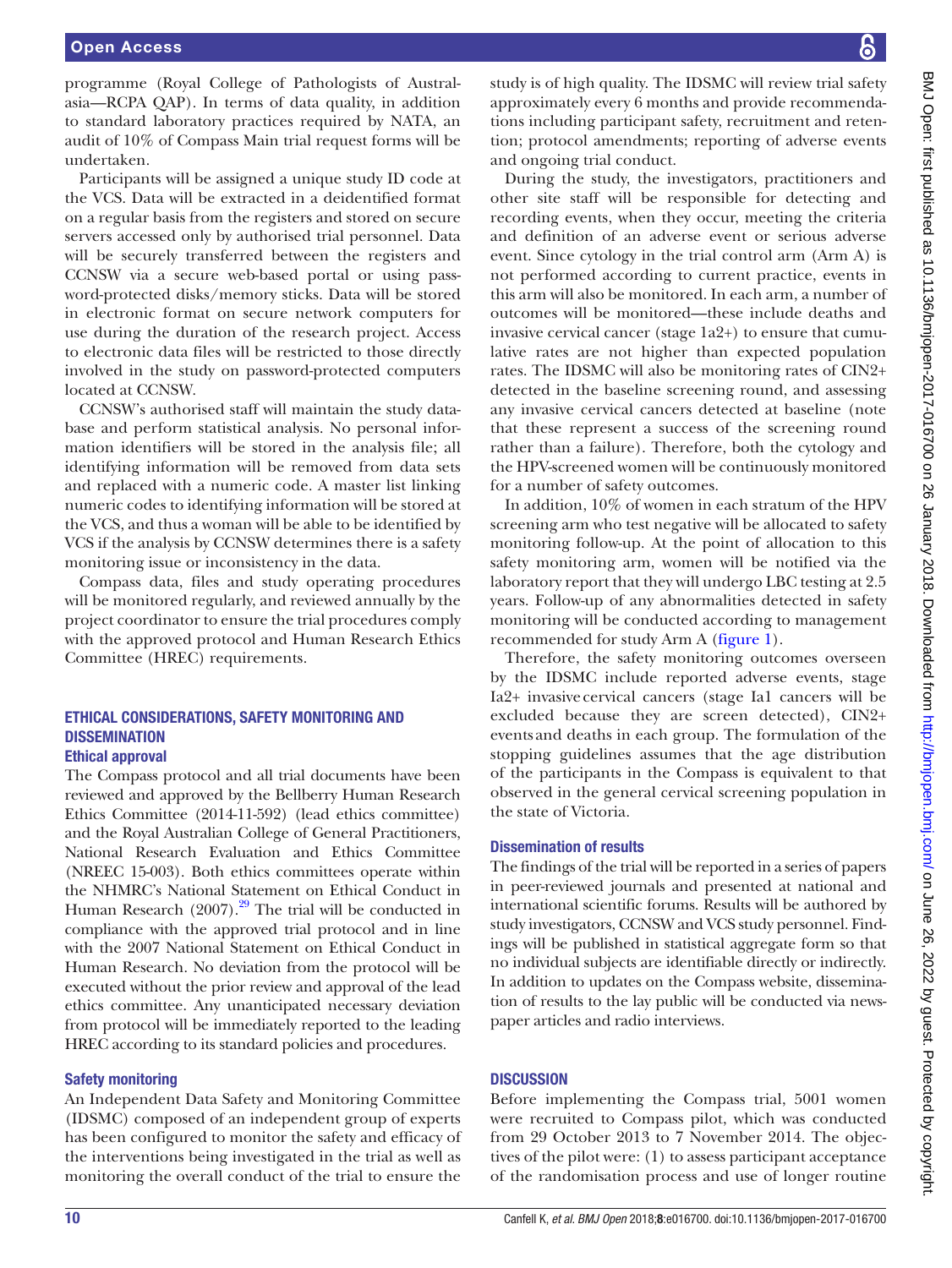screening intervals; (2) to confirm the operational feasibility of laboratory processing procedures for HPV test platforms; (3) to assess test positivity rates for the primary screening test in each arm; and (4) to estimate the sensitivity and specificity of dual-stained cytology testing in women positive for HPV. Findings from the pilot indicate that the laboratory and referral procedures are practical and that women can be successfully enrolled into a trial of this nature, with the recruitment rate at most participating practices exceeding 50%. Analysis of pilot study data has also shown that primary HPV screening is associated with increased detection of high-grade cervical abnormalities compared with cytology, providing the first evidence in support of implementing primary HPV screening in a population with high uptake of the HPV vaccine. $^{27}$ 

It should be noted that the Compass trial does have some limitations. First, the study findings for women under 35 years are likely to be specific to populations which have experienced a high uptake of HPV vaccination, as has been the case in Australia. Additionally, the protocol for primary HPV screening (and also the protocol for HPV triage in the cytology screening arm) involves the use of next-generation HPV testing platforms which perform partial genotyping—referral of HPV16/18 positive direct to colposcopy is expected to improve the overall performance of HPV testing, but these HPV testing platforms may not be universally used in all countries. However, Compass will provide critical new information in terms of overall effectiveness of partial genotyping strategies in prevention of CIN3+ developmentlongitudinally. This management strategy is expected to increase the overall effectiveness of primary HPV screening—and thus should impact (further reduce) the subsequent detection of CIN3+ after a negative HPV test. To our knowledge, Compass will be the first trial to assess cytology against HPV screening with partial genotyping using a prospective randomised design (as opposed to testing all women with both cytology and HPV). Partial genotyping represents the new 'standard practice' in HPV screening, and the large majority of clinical platforms now offer this option. This is in contrast to the systems used for the majority of the worldwide trials, initiated a decade or more in the past, which used either HC2 or GP5+/6+ testing, without specific partial genotyping.

'Extended partial genotyping' strategies which specifically test for, and directly refer, women with more HPV types (eg, types 31, 33 and/or 45) are potentially also of some interest. However, in an HPV16/18-vaccinated population, the current strategy is specifically designed to detect vaccine-included types for those cohorts now attaining screening age. Without the impact of vaccination to reduce prevalence of the types for which specific detection is followed by colposcopy referral, higher (and potentially unmanageable) rates of colposcopy referral would be expected in younger women. The trial can only assess a very limited number of the dozens of potential strategies (as for any trial)—in this case our focus is on the approach used for the renewed NCSP in Australia.

However, our approach is supported by an extensive review of the evidence and modelling of long-term outcomes[.22](#page-12-7)

Compass has a number of key strengths. It is a pragmatic study to be conducted under 'real life' conditions within the NCSP; it has long follow-up and uses technologies that have been widely used and have undergone quality assurance. Compass will be the first international study (to our knowledge) to evaluate the performance of each screening approach in both vaccinated and unvaccinated women. Also, for the first time within the context of cervical screening, women randomised to the primary HPV test arm will be stratified for differential management according to their risk of developing high-grade CIN based on partial genotyping and DS test results.[16](#page-11-9) Findings from the Compass trial will inform the implementation of the renewed NCSP in Australia planned for December 2017 and will also be relevant to countries transitioning from cytology-based screening to primary HPV screening in the context of HPV vaccination.

It is anticipated that next-generation nonavalent HPV vaccine, recently approved for use within the Australian vaccination program from 2018 onwards, will, in the long term, further change the paradigm for cervical screening. In Australia, this will take 12–13 years to have any impact due to the delay between routine vaccination of 12–13year-olds and the new age of starting screening (25 years). In countries which continue to delay the age of starting screening to 30 years or longer, the implications are even longer term. Modelling of this much longer term issue suggests that in cohorts offered next-generation nonavalent vaccines, cervical screening will continue to be cost-effective, but that only a few screens per lifetime may be required. $30$ 

Compass is designed to provide confirmation of the modelled findings which supported the transition to an HPV-based screening programme in Australia.<sup>[22](#page-12-7)</sup> This will form a 'virtuous circle'—the trial will enable modelled predictions to be validated, and if necessary the detailed predictions can be updated to take into account actual behaviours in the new screening programme, vaccine coverage and other assumptions that were made in the original modelled analysis. This continuous improvement approach is in line with best practice modelling. $31$ 

In conclusion, Australia is a key first experience for screening in vaccinated populations. Therefore, although the data from the Compass trial may not yet be relevant to some countries, it will have inevitable implications as HPV-vaccinated cohorts age and enter the age range of screening. In some countries, where vaccination catch-up was to a more restricted age and where screening may start later (eg, >30 years), this trial will be of future relevance when vaccination cohorts start screening. Within a decade, the findings of the trial are likely to be highly relevant to the majority of developed countries and will thus provide a critical evidence base as countries plan the transition of cervical screening programme in the era of HPV vaccination.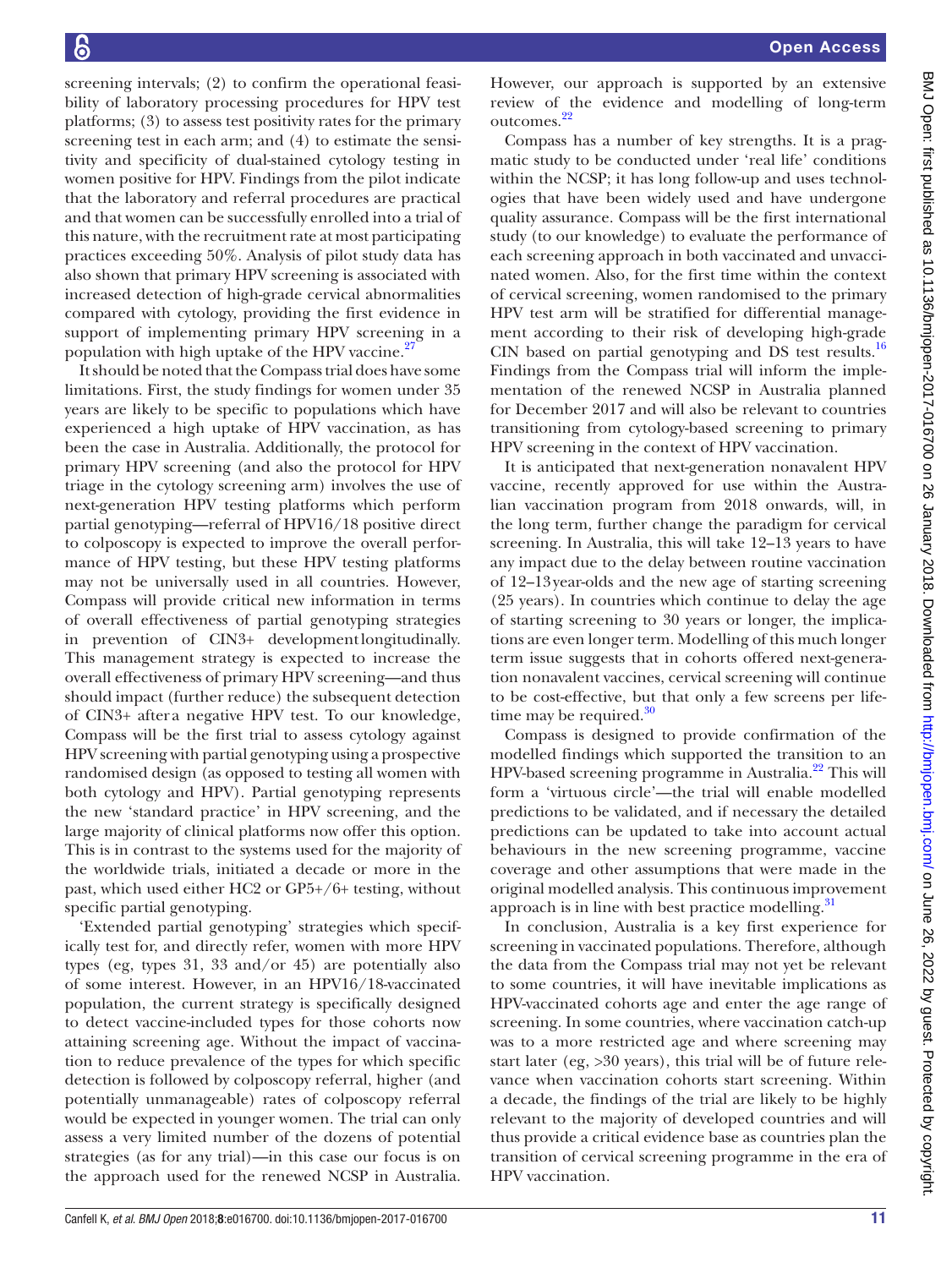Author affiliations

<sup>1</sup> Cancer Research Division, Cancer Council NSW, Sydney, New South Wales, Australia

<sup>2</sup>School of Public Health, Sydney Medical School, University of Sydney, Sydney, New South Wales, Australia

<sup>3</sup>Prince of Wales Clinical School, University of New South Wales, Sydney, New South Wales, Australia

4 Victorian Cytology Service Ltd, Carlton, Victoria, Australia

5 Department of Obstetrics and Gynaecology, University of Melbourne, Melbourne, Victoria, Australia

<sup>6</sup>NHMRC Clinical Trials Centre, University of Sydney, Sydney, New South Wales, Australia

<sup>7</sup>Melbourne School of Population and Global Health, University of Melbourne, Melbourne, Victoria, Australia

<sup>8</sup>Registries Division, Victorian Cytology Service Ltd, Carlton, Victoria, Australia <sup>9</sup>Department of Epidemiology and Population Health, Albert Einstein College of Medicine, New York, New York, USA

Acknowledgements We would like to thank the following associate investigators for their contribution to the Compass trial: Mr David H Wrede, Dr Jeff Tan, Dr Siobhan Bourke, Dr Lara Roeske, Dr Jane Collins, Sandy Anderson and Associate Professor Sally Lord. We would also like to acknowledge the following Scientific Advisory Committee members: Professor Bruce Armstrong, Professor Jonathan Carter, Associate Professor Rachel Skinner, Dr Deborah Bateson, Professor Andrew Grulich, Dr Eduardo Franco, Ms Bridget Whelan (sadly deceased), Associate Professor Annabelle Farnsworth and Ms Susan Taylor. In addition, we would like to acknowledge the following members of the Independent Data Safety and Monitoring Committee: Professor Michael Quinn, Associate Professor Katrina Sharples, Dr Penny Blomfield, Dr Gordon Wright and the secretariat at NHMRC Clinical Trials Centre. Finally, we would like to thank Dr David Hawkes and Ms Chloe Jennett for their contribution to the trial and Dr Louiza S Velentzis for coordinating the authoring of this manuscript.

Contributors KC and MS developed the rationale for the trial and are coprincipal investigators. KC conceived the initial concept of the trial, led the development of the trial protocol and drafted the manuscript. MS and JDB have contributed to the trial protocol and operational procedures and processes at the VCS Ltd. PEC, VG and MC have been involved in the statistical design of the trial and the development of the trial protocol. SH has contributed to the design of study materials and coordinates the enrolment of practitioners and clinics. JDB is the clinical trial coordinator.

Funding This work was supported by the Victorian Cytology Service Ltd (primary sponsor) and Cancer Council New South Wales (secondary sponsor). An agreement with Roche Molecular Systems and Ventana Inc, USA, has been negotiated for supply of HPV tests. This and any future agreement the coprincipal investigators enter into with this company or any other company will ensure that the company has no role in the design and conduct of the trial or the analysis of trial results and the decision to publish.

Competing interests KC is co-principal investigator of Compass and JDB and MC (project coordinator, project statistician) are on the Compass study team. Compass is conducted and funded by VCS Ltd, a government-funded health promotion charity. Neither KC, JDB, MC nor their institution on their behalf (Cancer Council NSW) receives any direct funding from industry for this trial or any other project. MS (coprincipal investigator), JB and SH report that their institution, VCS Ltd, received equipment and funding from Roche Molecular Systems and Roche Tissue Diagnostics, AZ, USA, during the conduct of the study. PEC reports personal fees and non-financial support from Roche Molecular Systems, outside the submitted work. VG has no conflicts of interest to disclose.

#### Patient consent Obtained.

Ethics approval Bellberry Ethics Committee (2014-11-592) and Royal Australian College of General Practitioners, National Research Evaluation and Ethics Committee (NREEC 15-003).

Provenance and peer review Not commissioned; externally peer reviewed.

Open Access This is an Open Access article distributed in accordance with the Creative Commons Attribution Non Commercial (CC BY-NC 4.0) license, which permits others to distribute, remix, adapt, build upon this work non-commercially, and license their derivative works on different terms, provided the original work is properly cited and the use is non-commercial. See: [http://creativecommons.org/](http://creativecommons.org/licenses/by-nc/4.0/) [licenses/by-nc/4.0/](http://creativecommons.org/licenses/by-nc/4.0/)

© Article author(s) (or their employer(s) unless otherwise stated in the text of the article) 2018. All rights reserved. No commercial use is permitted unless otherwise expressly granted.

#### **REFERENCES**

- <span id="page-11-0"></span>1. AIHW. *Cervical screening in Australia 2012–2013. Cancer series no. 93. Cat. no. CAN 91*. Canberra: AIHW, 2015.
- <span id="page-11-1"></span>2. Brotherton JM, Liu B, Donovan B, *et al*. Human papillomavirus (HPV) vaccination coverage in young Australian women is higher than previously estimated: independent estimates from a nationally representative mobile phone survey. *[Vaccine](http://dx.doi.org/10.1016/j.vaccine.2013.11.075)* 2014;32:592–7.
- <span id="page-11-12"></span>3. Brotherton J, Gertig D, Chappell G, *et al*. Catching up with the catchup: HPV vaccination coverage data for Australian women aged 18-26 years from the National HPV Vaccination Program Register. *Commun Dis Intell Q Rep* 2011;35:197–201.
- <span id="page-11-13"></span>4. Gertig DM, Brotherton JM, Saville M. Measuring human papillomavirus (HPV) vaccination coverage and the role of the National HPV Vaccination Program Register, Australia. *[Sex Health](http://dx.doi.org/10.1071/SH10001)* 2011;8:171–8.
- <span id="page-11-2"></span>5. Tabrizi SN, Brotherton JM, Kaldor JM, *et al*. Assessment of herd immunity and cross-protection after a human papillomavirus vaccination programme in Australia: a repeat cross-sectional study. *[Lancet Infect Dis](http://dx.doi.org/10.1016/S1473-3099(14)70841-2)* 2014;14:958–66.
- <span id="page-11-14"></span>6. Smith MA, Liu B, McIntyre P, *et al*. Fall in genital warts diagnoses in the general and indigenous Australian population following implementation of a national human papillomavirus vaccination program: analysis of routinely collected national hospital data. *[J Infect Dis](http://dx.doi.org/10.1093/infdis/jiu370)* 2015;211:91–9.
- 7. Brotherton JM, Gertig DM, May C, *et al*. HPV vaccine impact in Australian women: ready for an HPV-based screening program. *[Med](http://dx.doi.org/10.5694/mja15.01038)  [J Aust](http://dx.doi.org/10.5694/mja15.01038)* 2016;204:184.
- <span id="page-11-3"></span>8. Hildesheim A, Herrero R, Wacholder S, *et al*. Effect of human papillomavirus 16/18 L1 viruslike particle vaccine among young women with preexisting infection: a randomized trial. *[JAMA](http://dx.doi.org/10.1001/jama.298.7.743)* 2007;298:743–53.
- <span id="page-11-4"></span>9. Schiffman M. Integration of human papillomavirus vaccination, cytology, and human papillomavirus testing. *[Cancer](http://dx.doi.org/10.1002/cncr.22751)* 2007;111:145–53.
- <span id="page-11-5"></span>10. *IARC: IARC Handbooks of Cancer Prevention Volume 10. Cervix Cancer Screening*. Lyon: IARC Press, 2005:10.
- <span id="page-11-6"></span>11. Rijkaart DC, Berkhof J, Rozendaal L, *et al*. Human papillomavirus testing for the detection of high-grade cervical intraepithelial neoplasia and cancer: final results of the POBASCAM randomised controlled trial. *[Lancet Oncol](http://dx.doi.org/10.1016/S1470-2045(11)70296-0)* 2012;13:78–88.
- 12. Kitchener HC, Gilham C, Sargent A, *et al*. A comparison of HPV DNA testing and liquid based cytology over three rounds of primary cervical screening: extended follow up in the ARTISTIC trial. *[Eur J](http://dx.doi.org/10.1016/j.ejca.2011.01.008)  [Cancer](http://dx.doi.org/10.1016/j.ejca.2011.01.008)* 2011;47:864–71.
- 13. Elfström KM, Smelov V, Johansson AL, *et al*. Long term duration of protective effect for HPV negative women: follow-up of primary HPV screening randomised controlled trial. *[BMJ](http://dx.doi.org/10.1136/bmj.g130)* 2014;348:g130.
- <span id="page-11-7"></span>14. Ronco G, Dillner J, Elfström KM, *et al*. Efficacy of HPV-based screening for prevention of invasive cervical cancer: followup of four European randomised controlled trials. *[Lancet](http://dx.doi.org/10.1016/S0140-6736(13)62218-7)* 2014;383:524–32.
- <span id="page-11-8"></span>15. Dillner J, Rebolj M, Birembaut P, *et al*. Long term predictive values of cytology and human papillomavirus testing in cervical cancer screening: joint European cohort study. *[BMJ](http://dx.doi.org/10.1136/bmj.a1754)* 2008;337:a1754.
- <span id="page-11-9"></span>16. Wright TC, Stoler MH, Sharma A, *et al*. Evaluation of HPV-16 and HPV-18 genotyping for the triage of women with high-risk HPV+ cytology-negative results. *[Am J Clin Pathol](http://dx.doi.org/10.1309/AJCPTUS5EXAS6DKZ)* 2011;136:578–86.
- <span id="page-11-10"></span>17. Wentzensen N, Fetterman B, Castle PE, *et al*. p16/Ki-67 Dual Stain Cytology for Detection of Cervical Precancer in HPV-Positive Women. *[J Natl Cancer Inst](http://dx.doi.org/10.1093/jnci/djv257)* 2015;107:djv257.
- 18. Petry KU, Schmidt D, Scherbring S, *et al*. Triaging Pap cytology negative, HPV positive cervical cancer screening results with p16/ Ki-67 Dual-stained cytology. *[Gynecol Oncol](http://dx.doi.org/10.1016/j.ygyno.2011.02.033)* 2011;121:505–9.
- 19. Bergeron C, Schmidt D, Ikenberg H, *et al*. High Sensitivity and High Specificity of P16/Ki-67 Dual-Stained Cytology for High-Grade CIN - Results from Screening and Triage Trials in Over 28,000 Women. *Cancer Cytopathol* 2010:305–6. American Society of Cytopathology 58th Annual Scientific Meeting Platform and Poster Presentions (Supplement).
- <span id="page-11-11"></span>20. Castle PE, Stoler MH, Wright TC, *et al*. Performance of carcinogenic human papillomavirus (HPV) testing and HPV16 or HPV18 genotyping for cervical cancer screening of women aged 25 years and older: a subanalysis of the ATHENA study. *[Lancet Oncol](http://dx.doi.org/10.1016/S1470-2045(11)70188-7)* 2011;12:880–90.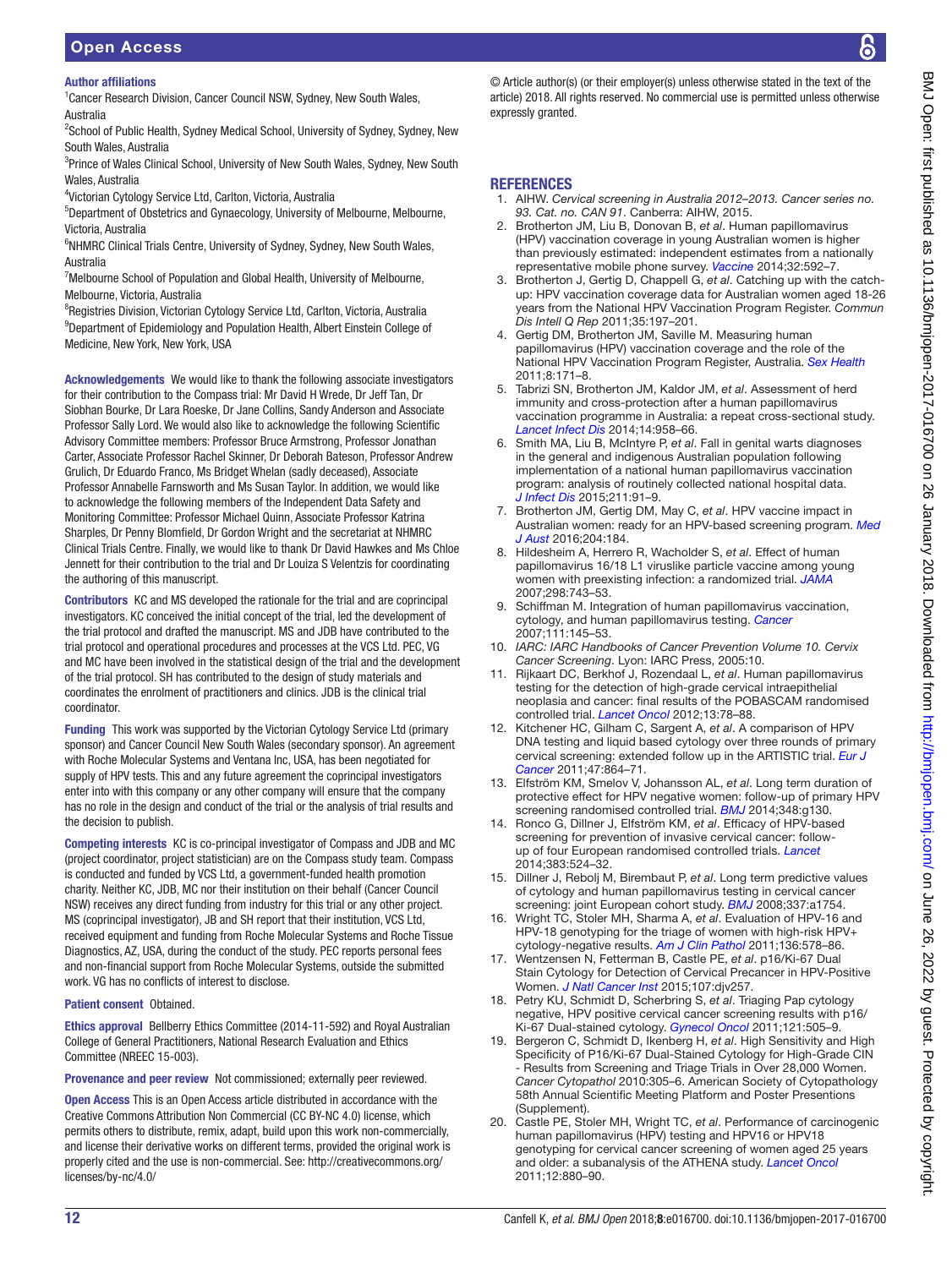- <span id="page-12-0"></span>21. Lew JB, Simms K, Smith MA, *et al*; *National Cervical Screening Program Renewal: Effectiveness modelling and economic evaluation in the Australian setting (Assessment Report). MSAC application number 1276*. Canberra: Department of Health, 2014.
- <span id="page-12-7"></span>22. Lew J-B, Simms KT, Smith MA, *et al*. Primary HPV testing versus cytology-based cervical screening in women in Australia vaccinated for HPV and unvaccinated: effectiveness and economic assessment for the National Cervical Screening Program. *[Lancet Public Health](http://dx.doi.org/10.1016/S2468-2667(17)30007-5)* 2017;2:e96–107.
- <span id="page-12-1"></span>23. Cancer Council Australia Cervical Cancer Screening Guidelines Working Party. National Cervical Screening Program: Guidelines for the management of screen-detected abnormalities, screening in specific populations and investigation of abnormal vaginal bleeding. Sydney: Cancer Council Australia. [http://wiki.cancer.org.au/australiawiki/index.](http://wiki.cancer.org.au/australiawiki/index.php?oldid=157341) [php?oldid=157341](http://wiki.cancer.org.au/australiawiki/index.php?oldid=157341)[http://wiki.cancer.org.au/australia/Guidelines:](http://wiki.cancer.org.au/australia/Guidelines:Cervical_cancer/Screening) [Cervical\\_cancer/Screening](http://wiki.cancer.org.au/australia/Guidelines:Cervical_cancer/Screening) (accessed 18 Jul 2017).
- 24. National Health and Medical Research Council. *Screening to prevent cervical cancer: guidelines for the management of asymptomatic women with screen detected abnormalities*. Canberra: NHMRC, 2005.
- <span id="page-12-2"></span>25. The Royal College of Pathologists of Australia. *Structured reporting protocol for excisions and colposcopic biopsies performed for the diagnosis and treatment of pre-invasive cervical neoplasia*. RACP, 2017.
- <span id="page-12-3"></span>26. Wahlström C, Iftner T, Dillner J, *et al*. Population-based study of screening test performance indices of three human papillomavirus DNA tests. *[J Med Virol](http://dx.doi.org/10.1002/jmv.20898)* 2007;79:1169–75.
- <span id="page-12-4"></span>27. Canfell K, Caruana M, Gebski V, *et al*. Cervical screening with primary HPV testing or cytology in a population of women in which those aged 33 years or younger had previously been offered HPV vaccination: Results of the Compass pilot randomised trial. *[PLoS](http://dx.doi.org/10.1371/journal.pmed.1002388)  [Med](http://dx.doi.org/10.1371/journal.pmed.1002388)* 2017;14:e1002388.
- <span id="page-12-5"></span>28. National Association of Testing Authorities, Australia. [https://www.](https://www.nata.com.au/nata/about-nata) [nata.com.au/nata/about-nata](https://www.nata.com.au/nata/about-nata)
- <span id="page-12-6"></span>29. National Statement on Ethical Conduct in Human Research 2007. The National Health and Medical Research Council, the Australian Research Council and the Australian Vice-Chancellors' Committee. Commonwealth of Australia, Canberra. [https://www.nhmrc.gov.au/\\_](https://www.nhmrc.gov.au/_files_nhmrc/publications/attachments/e72_national_statement_may_2015_150514_a.pdf) [files\\_nhmrc/publications/attachments/e72\\_national\\_statement\\_may\\_](https://www.nhmrc.gov.au/_files_nhmrc/publications/attachments/e72_national_statement_may_2015_150514_a.pdf) [2015\\_150514\\_a.pdf](https://www.nhmrc.gov.au/_files_nhmrc/publications/attachments/e72_national_statement_may_2015_150514_a.pdf) (accessed 23 Sep 2016).
- <span id="page-12-8"></span>Simms KT, Smith MA, Lew JB, *et al.* Will cervical screening remain cost-effective in women offered the next generation nonavalent HPV vaccine? Results for four developed countries. *[Int J Cancer](http://dx.doi.org/10.1002/ijc.30392)* 2016;139:2771–80.
- <span id="page-12-9"></span>31. Smith MA, Canfell K. Testing previous model predictions against new data on human papillomavirus vaccination program outcomes. *[BMC](http://dx.doi.org/10.1186/1756-0500-7-109)  [Res Notes](http://dx.doi.org/10.1186/1756-0500-7-109)* 2014;7:109.